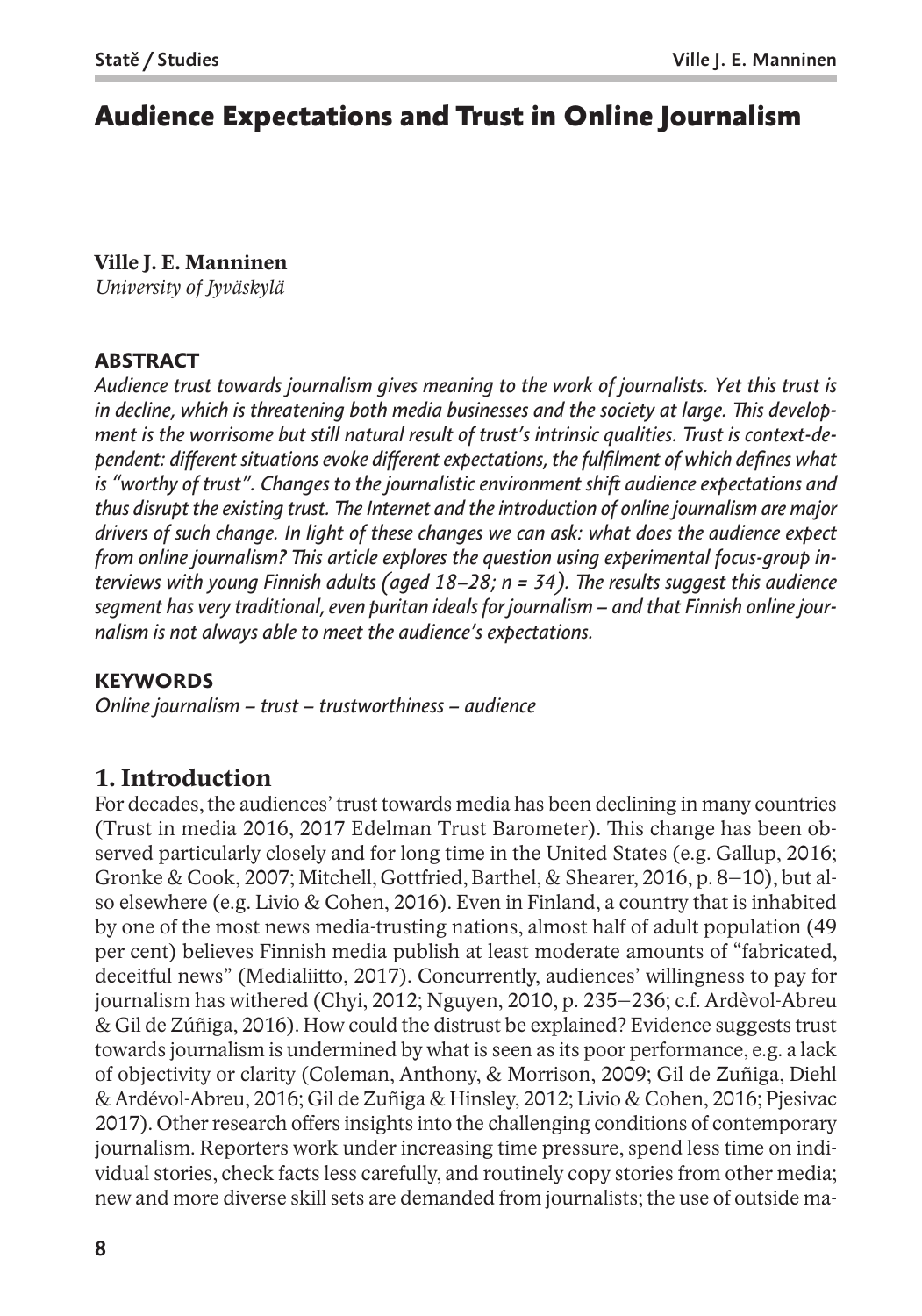terial is increasing and overall content diversity declining – to name just a few (Brannon, 2008; Cassidy, 2007; Juntunen, 2011; Quandt & Singer, 2009; Witschge, 2013, p. 168–169).

Distrust may also be caused by a disconnection between journalists and their audiences. Studies suggest the two groups hold different views on what journalism ought to be like (Boczkowski & Mitchelstein, 2010; Braman, 1988; Heider, McCombs, & Poindexter, 2005; Tsfati, Meyers, & Peri, 2006; Willnat, Weaver, Wilhoit, 2017) and what topics it should cover (Boczkowski & Peer, 2011; Boczkowski, Mitchelstein, Walter, 2010; Jian & Usher, 2013). There is also contrary evidence, according to which journalists and the audiences hold fairly similar norms (Burgoon, Bernstein, & Burgoon, 1983). The latter is ostensibly explained by journalists' poor understanding of the audiences' expectations: they see audiences as more alien than they really are (Atkin, Burgoon, & Burgoon, 1983; Gladney, 1996; Rawlings, 1979).

The key argument of this article is that audience distrust does not (necessarily) result from the poor performance of today's journalism in any normative sense, but from the journalism's *incompatibility with audience expectations* (c.f. Grosser, 2016). The content of these expectations, as elaborated below, defines what is and what is not "trustworthy" in journalism. This article begins with a discussion on the nature and importance of trust, arguing it is volatile in the context of contemporary online journalism. The remainder presents an empirical study, which contrasted the expectations of young adults with the work practices of online journalists. The results demonstrate what this audience expects of journalism and which practices violate those expectations.

# **2. The definition of trust**

Although trust is a familiar concept to most, its interpretations vary. We "trust" the sun to rise from the East, and we "trust" the local newspaper to report any event of significant public interest that transpired before the issue went to print. We intuitively understand the differences between the examples: our expectations differ across situations. Should an astronomical anomaly cause the sun to rise from a different edge of the horizon, we would surely feel shock but not betrayal. We understand heavenly bodies to operate according to the laws of nature, not personal whims. If they behave unexpectedly, it is due to our poor understanding of the forces that propel them; if a newspaper misses a crucial story, it is because of a human shortcoming. For clarity, the two conditions can be separated by using the term "confidence" for expectations of mechanical nature (Seligman, 1997, p. 7). True trust can only target something that is understood to have free will and freedom of action (Giddens, 1990, p. 33; Misztal, 1996, p. 18–19).

Furthermore, trust can only exist in an instance in which the trusted person's actions cannot or will not be controlled. Control is both a sign of mistrust and a limitation on the trusted person's freedom of action. Traditionally there has been a distance between journalists and their audiences, which implies both the possibility of and need for trust. Even though transparency has been hailed as the new guiding principle of modern journalism (e.g. Karlsson, 2011; Phillips, 2011), audiences are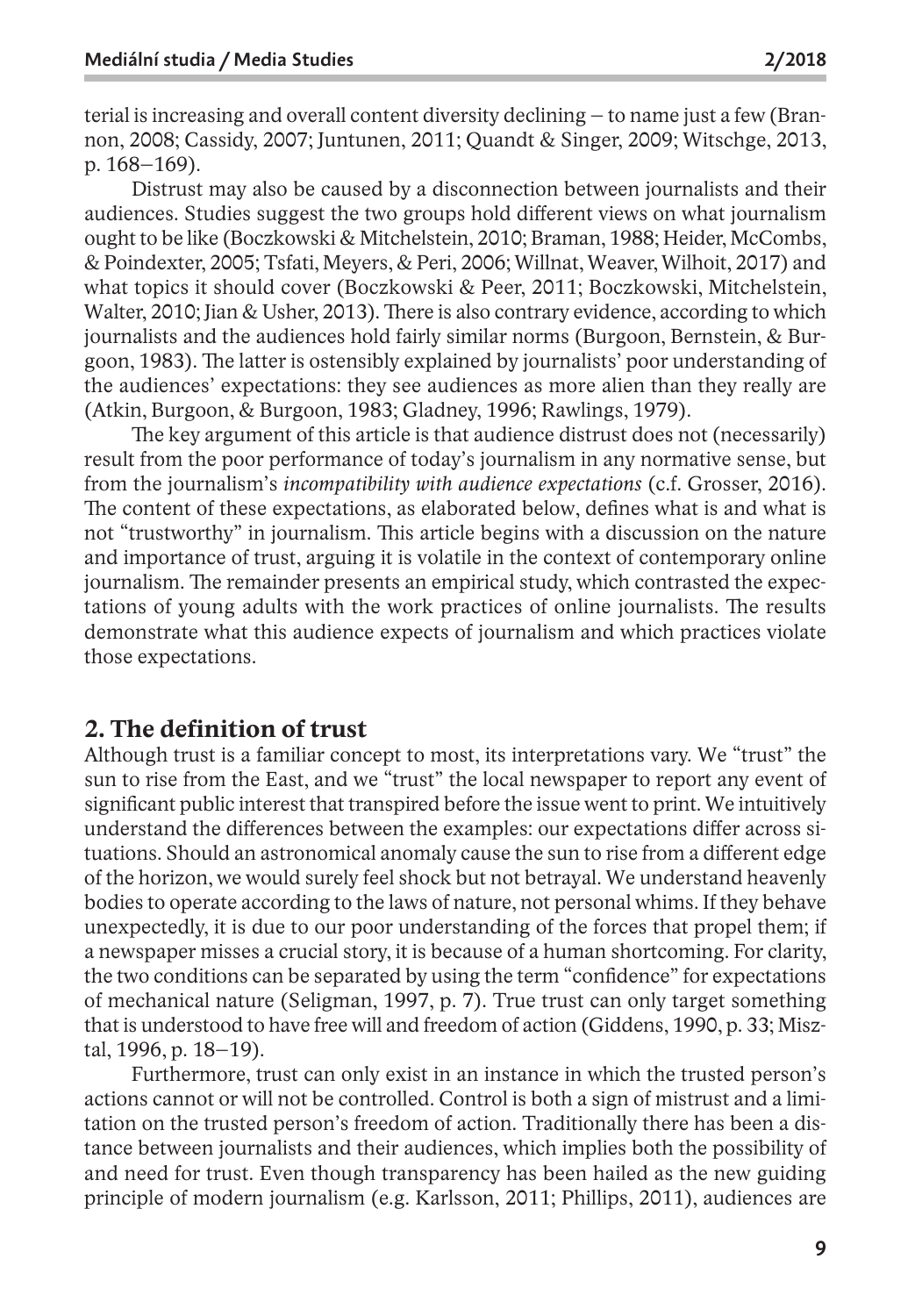still reliant on journalists to provide that transparency. Even if airtight monitoring and control could be implemented, it would hardly be desirable. Double-checking journalists' work would render journalism pointless: its very *raison d'être* is to relieve audiences from this investigation.

Finally, trust can only be based on a prior commitment. The commitment can be either explicit (e.g. signing a contract) or implicit (e.g. assuming an established societal role) (Misztal, 1996). Trust based on implicit obligations can easily lead to misunderstandings. Even among journalists there are cultural and personal disagreements over priorities and responsibilities, as demonstrated by the Worlds of Journalism Study (Hanitzsch et al., 2011). It is safe to assume that also audiences hold conflicting expectations towards journalism.

In summary, trust is an expectation of beneficial behaviour, which is based on a prior commitment(or a perception of such), which the trusting directs at a sentient actor (or something that is perceived as such) that has freedom of action (or is perceived as such). For our purposes, the notion of the context-bound nature of trust is crucial: a change in context will change the essence of a particular trust relationship.

## **3. The importance of trust**

Trust has intrinsic value to human life, regardless of expectations contained within. Anthony Giddens (1990, p. 92–100) stresses the importance of "ontological security" – the ability to anchor one's reasoning to things that can be trusted not to change. Rudimentary ontological security, however, is by most standards insufficient. Without trust towards one's fellow human beings' basic interactions will become strained if not impossible. Trust in and of itself is imperative for personal well-being (e.g. Putnam, 2000, p. 288–289).

Due to its ubiquity trust has also collective importance. "Generalized trust", the abundance of trust relationships within a group of people, is a catalyst of societal activity (Seligman, 1997). This aspect of trust is referenced, among others, in the writings of Émile Durkheim (1990/1893), Francis Fukuyama (1995) and Georg Simmel (1990/1900). Different terminologies and articulations aside, the aforementioned authors' basic reasoning is as follows: the more people trust each other, the more likely they are to co-operate and less likely to require control. Effortless and prolific co-operation facilitates vital economic and civic activity, smooth communication, and respectful politics. For example, trust has been used to explain Estonia's post-Soviet economic boom (Mathias, 2008).

Journalists also have a selfish reason to worry about the trust enjoyed by journalism: untrusted products sell poorly. Building a trusted brand is a way of promoting habitual consumption of a branded product – and "[h]abit is trust working at its most effective" (Morrison & Firmstone, 2000, p. 609). Methods of fostering audience trust in journalism have been approached more commonly through the concept of "credibility", i.e. the sum of qualities that make something appear trustworthy (for an overview of credibility literature, see Kohring & Matthes, 2007). Many things, like a journalist's gender or a type of by-line photograph, can affect the credibility of an article (e.g. Golan & Day, 2010, p. 122–123; Johnson & Wiedenbeck, 2009; Tsfati &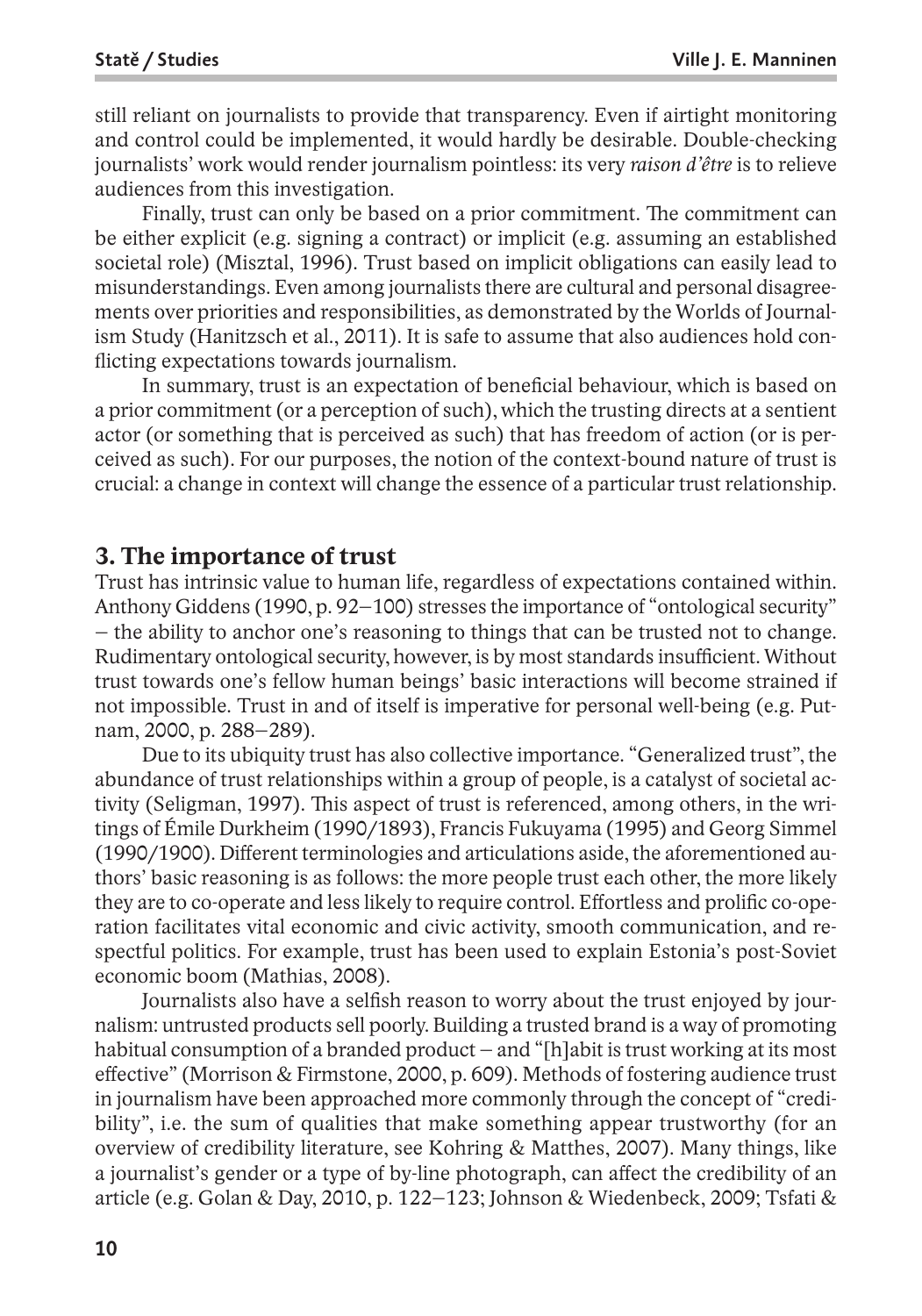Ariely, 2013). A clear distinction between credibility, trust, and trustworthiness should be made: credibility is a *perception*, trust a *response* to that perception, and trustworthiness a *quality* which the perception may or may not match.

# **4. Evolving expectations towards journalism**

Audiences have a host of expectations towards journalism. To a large extent, they stem from what Nielsen (2016) calls "folk theories of journalism" – the audiences' "beliefs about what journalism is, what it does, and what it ought to do." Carlson (2016) uses the term "metajournalistic discourse", but it conveys a similar conclusion: public's understanding of journalism and its role in society are beyond journalists' control.

New technology has enhanced journalism's capabilities. Journalists have a faster and wider access to information than before, published news stories can be easily updated, and editorial space is practically infinite. The potential for interactive features is unprecedented. Arguably, audiences are well aware of these capabilities and will expect journalists to make use of them (Fenton, 2010; Nguyen, 2010).

Cultural expectations towards journalism may have also changed. The dissonance between old and new can be understood through Pierre Bourdieu's (1998, 2005) field theory. It describes society as consisting of "fields", which constitute different segments of social life (e.g. journalism). Each actor within a field has prestige, or "symbolic capital", only in relation to its competitors in that field, as measured by a logic particular to said field. When actors encounter each other, their relative positions are subject to renegotiation. For example, the introduction of fast-paced online news can make traditional broadcast journalism seem sluggish (Bogaerts & Carpentier, 2013, p. 67).

The Internet with its linking, embedding, and aggregation causes that products of different fields jumble together, thus potentially changing the rules according to which symbolic capital is earned. Clinging onto what once was the gold standard of journalism may earn only fractions of the prestige it once did. An often-cited example of this is the poll result according to which Americans consider the satirical *The Daily Show* more trustworthy as a news source than the established MSNBC television network (Jones, Cox, Navarro-Rivera, Dionne, Galston, 2014, p. 36). The Internet and social media seem to have acclimated their users to open partisanship and advocacy – if audiences expect everyone to have an opinion, traditional objectivity might seem factitious or even deceitful. Yet evidence to the contrary exists, suggesting audiences might still prefer the traditional form of journalism: accurate and impartial (*Brand and trust in a fragmented news environment,* 2016; Clerwall, Karlsson, Nord, 2016).

## **5. Changing performance of journalism**

"The crisis of journalism" is a widely discussed topic, but going into the particulars of this discourse is not necessary here. Suffice to say that by "the crisis" (e.g. Blumler, 2010), authors broadly refer to the rapid changes journalism has experienced over past 20 or so years. Views of these changes range from tentatively positive (e.g. Lee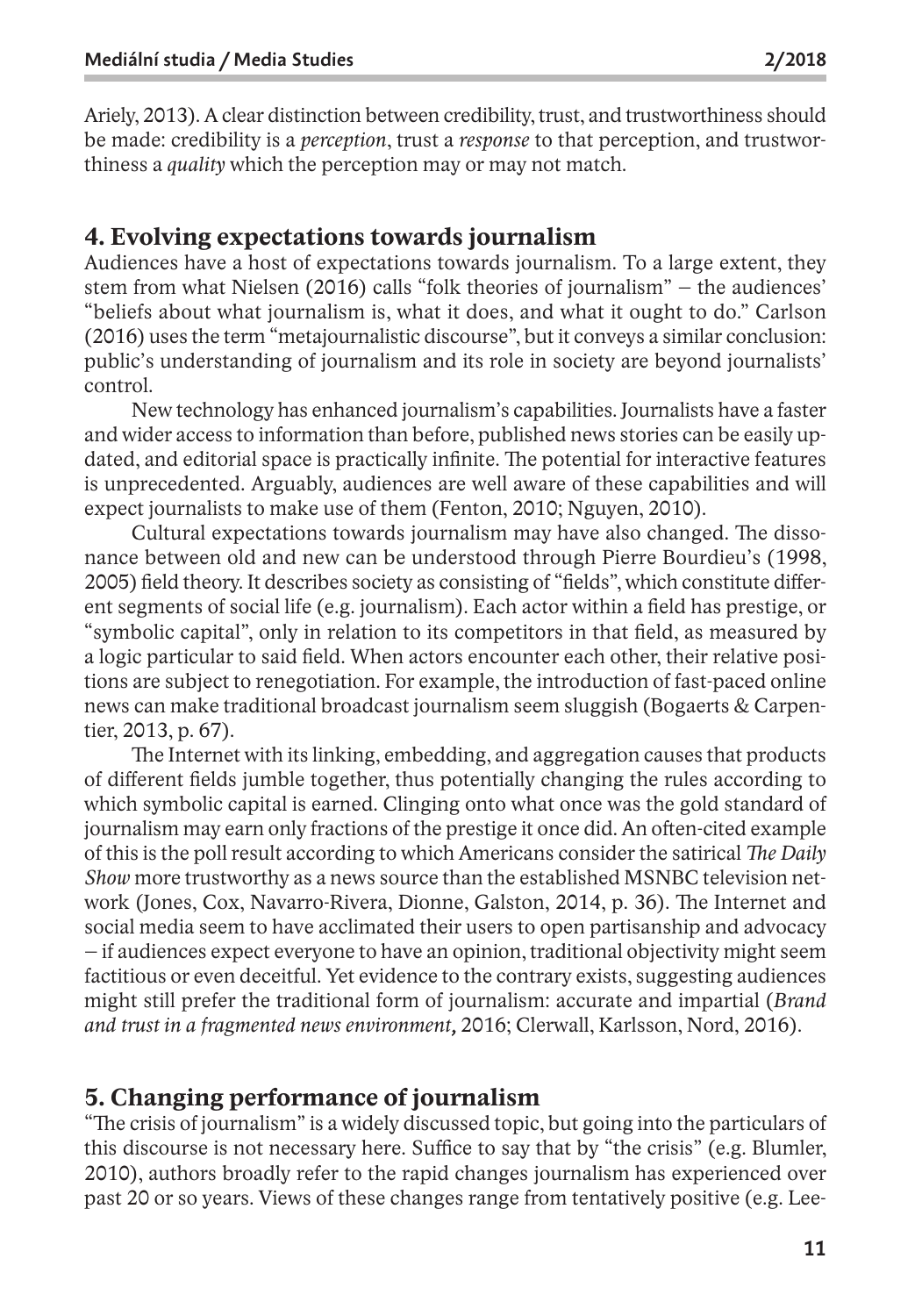Wright, Phillips, Witschge, 2012) to nearly apocalyptic (e.g. Beckett, 2008; Scott, 2005). At the very least, journalism can be said to face many challenges in adapting to its new cultural, economic and technological context.

Some changes have affected journalism in a general fashion. Financial insecurity drains resources from newsrooms and shifts power relations. Surveys show that journalists feel the quality of their work decreasing and external pressures mounting (Gómez-Mompart, Gutiérrez-Lozano, Palau-Sampio, 2015; Strömbäck & Karlsson, 2011).The introduction of online journalism is a more specific change. It has a distinct form, its production is (commonly) segregated, and audiences have different expectations towards it (Agarwal & Barthel, 2013; Barnhurst, 2011; Costera Meijer 2013; Hartley & Ellersgaard, 2013, p. 58; Juntunen, 2011; Quandt, 2008). Online newsrooms are often understaffed compared to other newsrooms or editorial departments, which results in increased hurry (Juntunen, 2011, 55; Quandt, 2008, p. 86; Witschge, 2013). The rush is worsened and in part caused by a constant pressure to update, which exhausts journalists (Brannon, 2008, p. 107) and directs their attention to stories "that do not accord with their own standards of good journalism" (Usher, 2017, p. 8).

Within the profession, online journalism is not always seen equal to traditional forms of journalism. Online journalists' pay might be lower than their colleagues' in other departments, and they may be treated as second class journalists – if they are even seen as journalists (Colson & Heinderyckx, 2008, p. 150; Garcia, 2008; Vobič & Milojević, 2014). In 2013, the Nordic journalists' unions conducted a series of membership surveys, according to which journalists expect online journalism to contain more errors than other types of journalism (Rusila, 2013).

Finally, today's journalism is different from the past because journalists' conceptions of what journalism should be like is changing. Young, prospective journalists have different news consumption habits and through them will internalize professional roles different from their predecessors (Tandoc, 2014). The effects of this generational shift are likely to come earlier and strongerinto online journalism, where the journalists are younger on average (Pöyhtäri, Väliverronen, Ahva, 2014, p. 34).

# **6. Method**

Changes in journalism in parallel with changes in audiences' expectations can lead to discrepancies between the two. However, no direct evidence of this discrepancy (or its absence) yet exists. The article at hand reports on a small-scale, qualitative study conducted to fill this research gap. The study focuses on audience reactions to real-life journalistic praxis and end products. These reactions reflect the participants' expectations related to journalism and thus define what can be considered "trustworthy" in this particular context. The study consisted of two phases. In the first phase, stimulus material was gathered from three Finnish newsrooms (spring 2017). In the second phase (autumn 2017), the material was presented to and discussed by groups of young Finnish adults.

The method was chosen in order to ground the focus groups discussions in empirically observed journalistic practices and outcomes of journalists' work. Previous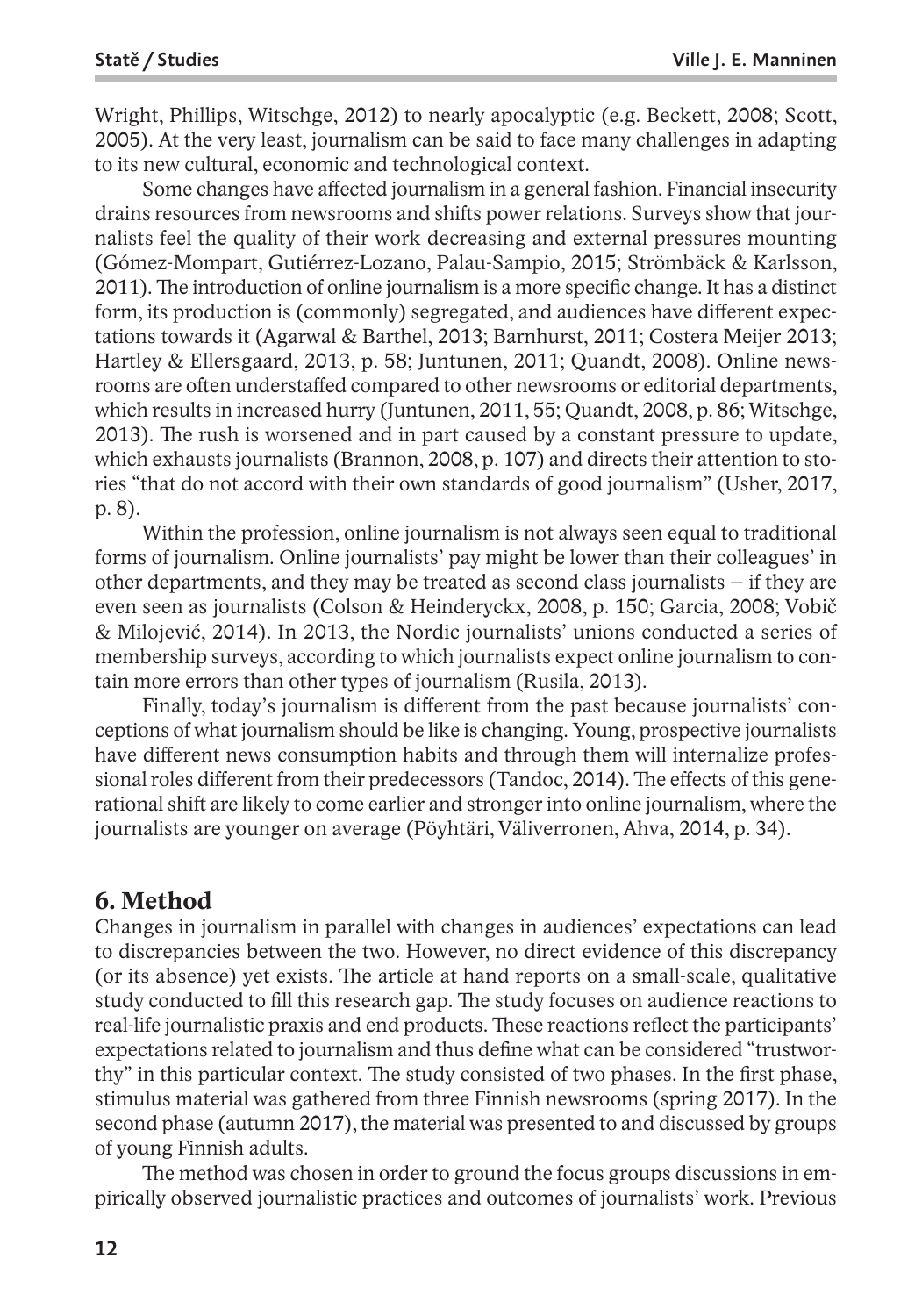studies in Finland (Kunelius, 2000), United Kingdom (Coleman, Anthony, & Morrison, 2009) and Sweden (Karlsson, Clerwall, & Nord, 2016) have touched upon the topic, but employed traditional semi-structured interviews with audience members. Their results discovered very traditional conceptions of "trustworthy" or "good" journalism.This might lead to suspect participants being prone to repeating conventional wisdoms if the discussions remain on a general level. By using real-life examples of journalistic work, I hoped to elicit more spontaneous and sincere reactions.

#### *Phase 1*

The stimulus material used in this study consisted of pairs of online news articles and related observational data. In total, I created ten of these pairs by observing and interviewing Finnish online journalists ( $n = 6$ ) working for three Finnish news organizations. The newsrooms in question were the public service broadcaster Yleisradio, the country's leading broadsheet newspaper *Helsingin Sanomat*, and a major daily tabloid, *Iltalehti*. At the time of study, the aforementioned organizations' websites were among the four most popular in Finland according to the analytics company TNS Metrix.

I observed two volunteer journalists from each newsroom for 2–4 hours (total of 18 hours and 30 minutes). I closely accompanied the journalists throughout the observations, excluding lunch and bathroom breaks. I took detailed notes on the journalistic process, for example on phone calls and visited websites. I avoided discussion during the observation, unless initiated by the journalist. The journalists were interviewed immediately after the observation (in one case the following day). I asked them to confirm the observation notes and provide additional information on their thought processes. I also asked the journalists to identify all factors they considered significant in shaping the article(s). These observations provided part of the stimuli used in the second phase of the study. Observing journalists' work allowed me to relay to audience members information that is normally hidden from them. This observation-based stimuli was necessary for studying audience reactions to (and thus, expectations for) the observed work practices.

During observation, the journalists completed from one to three journalistic pieces each, covering crime, economy, science, technology, and miscellaneous news events. The average time spent per piece was approximately 70 minutes across the entire sample. The journalists were deskbound during the observations and only contacted their sources via e-mail or telephone. These findings largely align with earlier (and more extensive) observations in Finnish online newsrooms (Manninen, 2017).

All journalists were observed without them being fully aware of how the observed data would be used. Each participant was debriefed after the interview and given the choice to opt out of the study.Theirrespective authors described the articles as routine work, and all participants gave their informed consent. The participating organizations' managements had prior knowledge of the study's methods and aims.

When all observed articles had been published, screen captures of them were taken from the organizations' websites. They included all website content surrounding the story proper, as viewable within a desktop web browser. Comments have been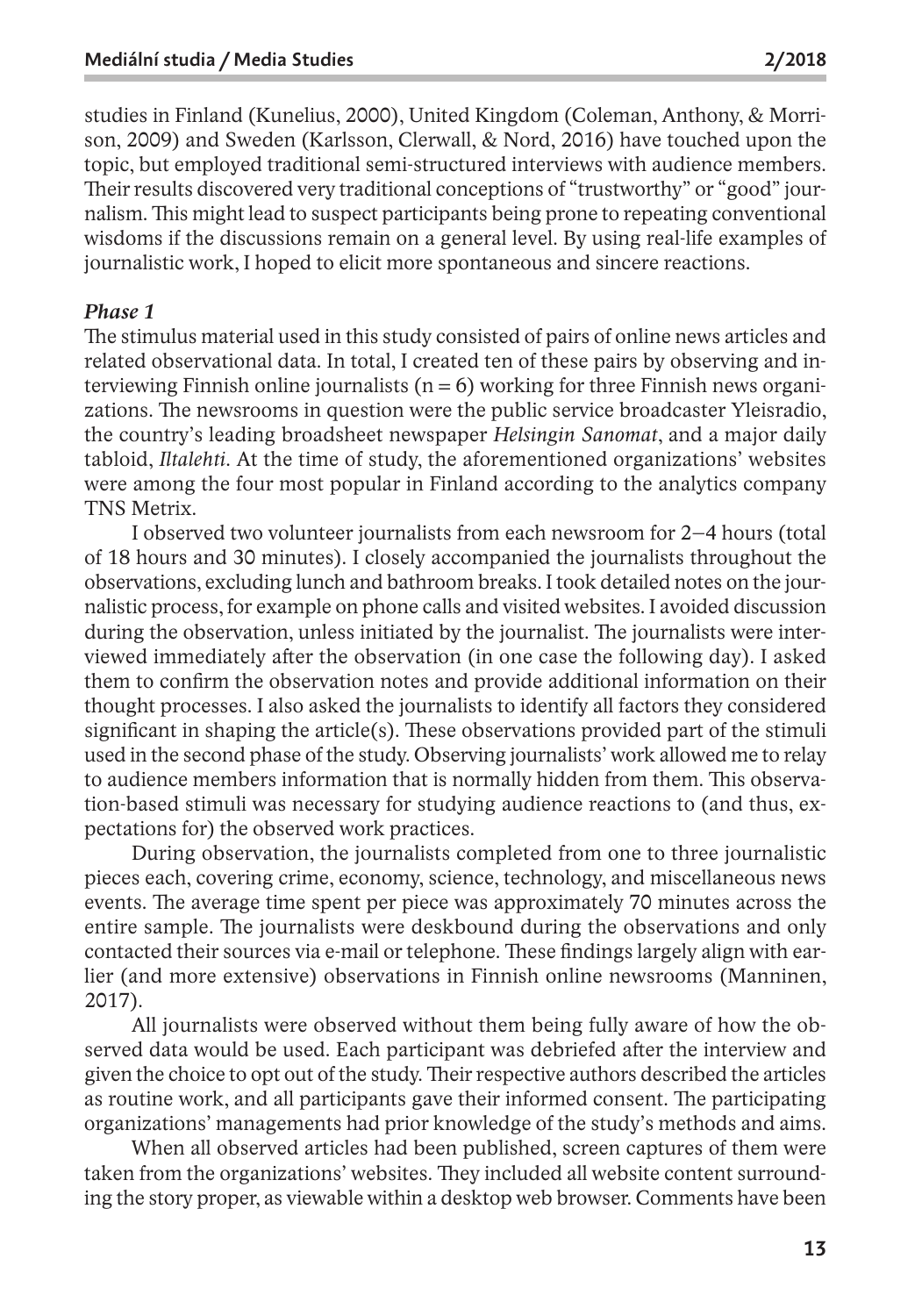found to influence credibility assessments (Pjesivac, Geidner, & Cameron, 2018), but comment sections were removed here in order to focus on editorial practices. These screen captures were scaled and/or rearranged to fit on a single-sided A3 sheet of paper.

Each of the ten articles was paired with a written summary of the journalistic process behind it. These summaries were based on observational notes and the journalists' interviews. They consisted of paragraphs entitled "Topic", "Used sources", "Sources that were not used", "Other" and "Total time spent on the story". The first paragraph described how the newsroom came to work on the story (e.g. through a press release), the second listed each information source the journalist had utilized and the third section listed sources the journalist had dismissed. Under "Other", I added my own observations and all factors mentioned as significant by the journalist. The final paragraph stated the total time used to produce the article (e.g. "2 hours 59 minutes").

#### *Phase 2*

The main thrust of this study builds on focus group interviews with young Finnish adults, aged 18–28. This focus was chosen as the young age correlates with the increased Internet use (Statistics Finland, 2016). Thus, younger people should be the first to adopt the (potentially) new, Internet-borne norms and expectations for journalism. In this study, the sample's age range begins with legal adulthood, where many new rights and responsibilities begin – potentially also sparking a more "adult" interest in news.This is also the age when the Finns begin moving out of their childhood homes: in 2016, most under-18 Finns (98 per cent) lived with their parents, while less than 6 per cent of those over 18 did (Statistics Finland, 2017a, 2018a). In this study, the end of youth is based on Finnish law, where turning 29 ends a citizen's eligibility to certain unemployment provisions targeted at "youth".

The study aimed to capture as varied views as possible and employed a purposive, maximum variation sampling. Participants were sought from a mid-sized Finnish city. Recruitment posters were disseminated onto public billboards and to selected locations (e.g. college campuses and civic centres). I also collaborated with teachers and youth unemployment councillors to recruit participants. All participants were volunteers and they were compensated with a gift certificate to a movie theatre (value of 9.95 euros).

Interviews were carried out from August 2017 to December 2017. In total, nine groups of 3–4 persons each participated in the study ( $n = 34$ ). Two groups consisted of unemployment services' clients, two of secondary school students, two of vocational school students, one of university students, and one of both university and technical university students. One group consisted of people working in education. The sample is varied enough not to be a pure convenience sample, although it is not statistically representative of the Finns in this age group. It included disproportionately high numbers of women (68 per cent, whereas 49 per cent of all 18–28-years-old Finns are female), students (68 per cent vs. 24 per cent) and unemployed (24 per cent vs. 11 per cent), while also being slightly younger(average age of 22 vs. 23 years) than the target demographic (Statistics Finland, 2018a, 2018b). Fewer participants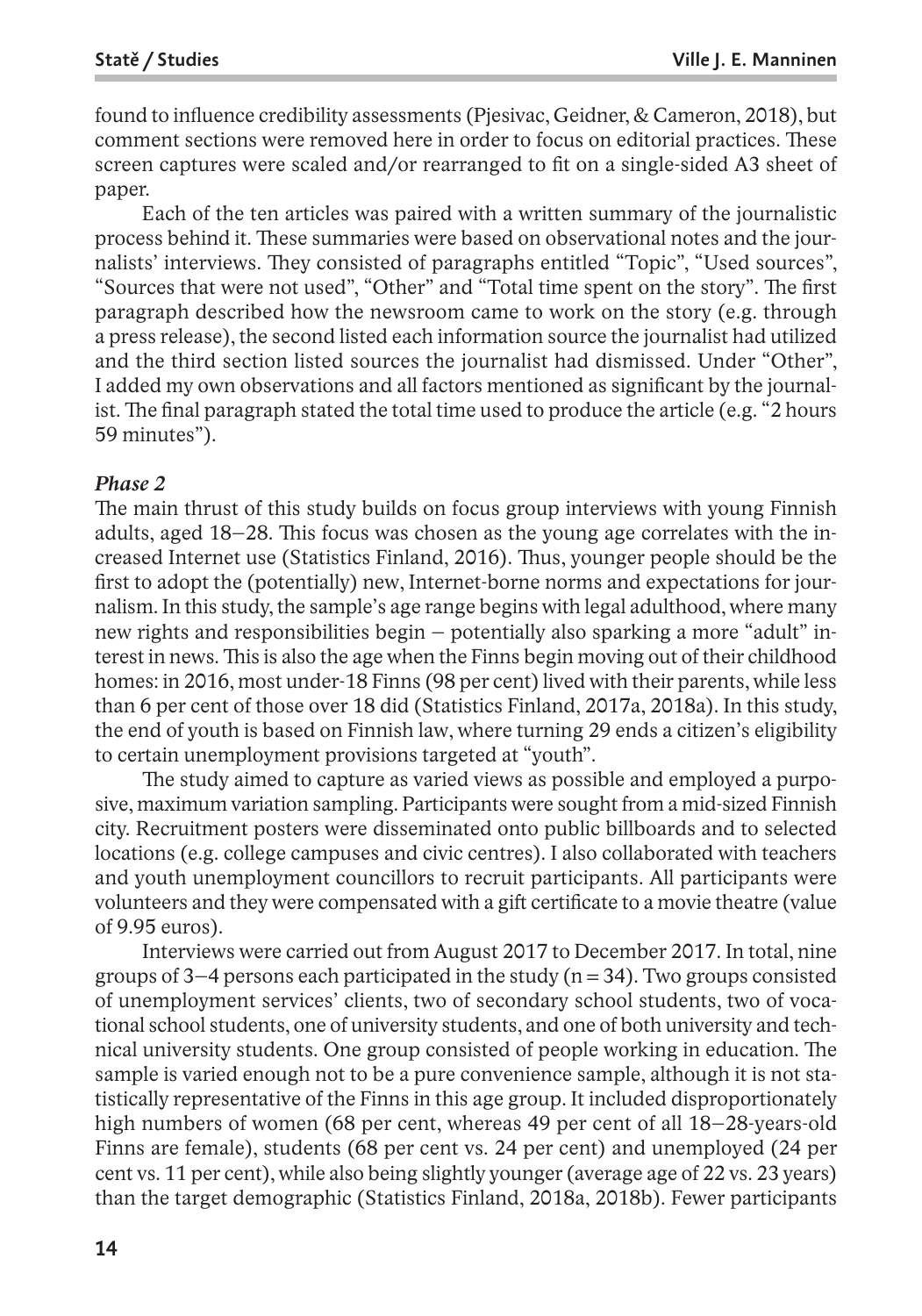had completed second orthird-level degrees and their average income was lowerthan what random sampling would predict. Much of these discrepancies result from the difficulty of recruiting older, employed participants.

Each group discussed three stimulus pairs (an article and a summary of the process behind it), one from each newsroom. The pairs were systematically rotated, and all groups discussed different combinations of stimuli. The interviews comprised a warm-up exercise and two main sections.

For warm-up, participants were asked to describe their daily news consumption habits. The participants' preferred news sources were the same as those most popular among the general population (Digital News Report, 2018). Participants told of getting their news almost exclusively online, often through coincidental exposure on social media. The participants' pronounced reliance on the Internet and social media is in accordance with country-level survey data (Reunanen, 2017; Statistics Finland, 2017b; Yleisradio, 2018).

For the first main section, the participants read an article after which they were asked to give their initial impressions. Then they were asked to discuss the article's journalistic quality in general, and finally its "trustworthiness" (the word was not defined forthe participants).This round of discussion probed the participants'reactions to the "frontstage" of journalism: media content. 1

The next round of discussion focused on the "backstage" of journalism. The participants were asked to direct their attention back to the first stimulus article and then given a written summary of the journalistic process behind the article. They were told by whom and how the information had been gathered and instructed to read the summary. Then, the participants were again asked to give their initial impressions and general remarks. After that they were asked to indicate whether the journalistic process contained something unexpected – and whether it increased or decreased the perceived "trustworthiness" of the article. The journalistic process behind each of the three articles was discussed individually in this manner.

#### *Analysis*

I transcribed and anonymised the focus group discussions; then, I analysed them using what Guest, McQueen & Namey (2012) label as the "applied thematic analysis". I read the transcripts several times, and created a codebook of prominent themes. Subsequently, I coded the transcripts and grouped mutually interrelated themes into four categories: Topic, Sources, Process, and Presentation. The fifth category, "General Nature of Work" was included in the coding process but removed from the subsequent analysis, since it included only a few unrelated remarks.

<sup>&</sup>lt;sup>1</sup> The terms "frontstage" and "backstage" are used here to differentiate between aspects of journalism that are and are not observable to the audience. This terminology is adapted from Erving Goffman (1959), who used "front" and "backstage" to describe the different ways people present themselves in different social settings. The terms are used here in a similar manner, but more specifically – with regards to journalists' professional performance.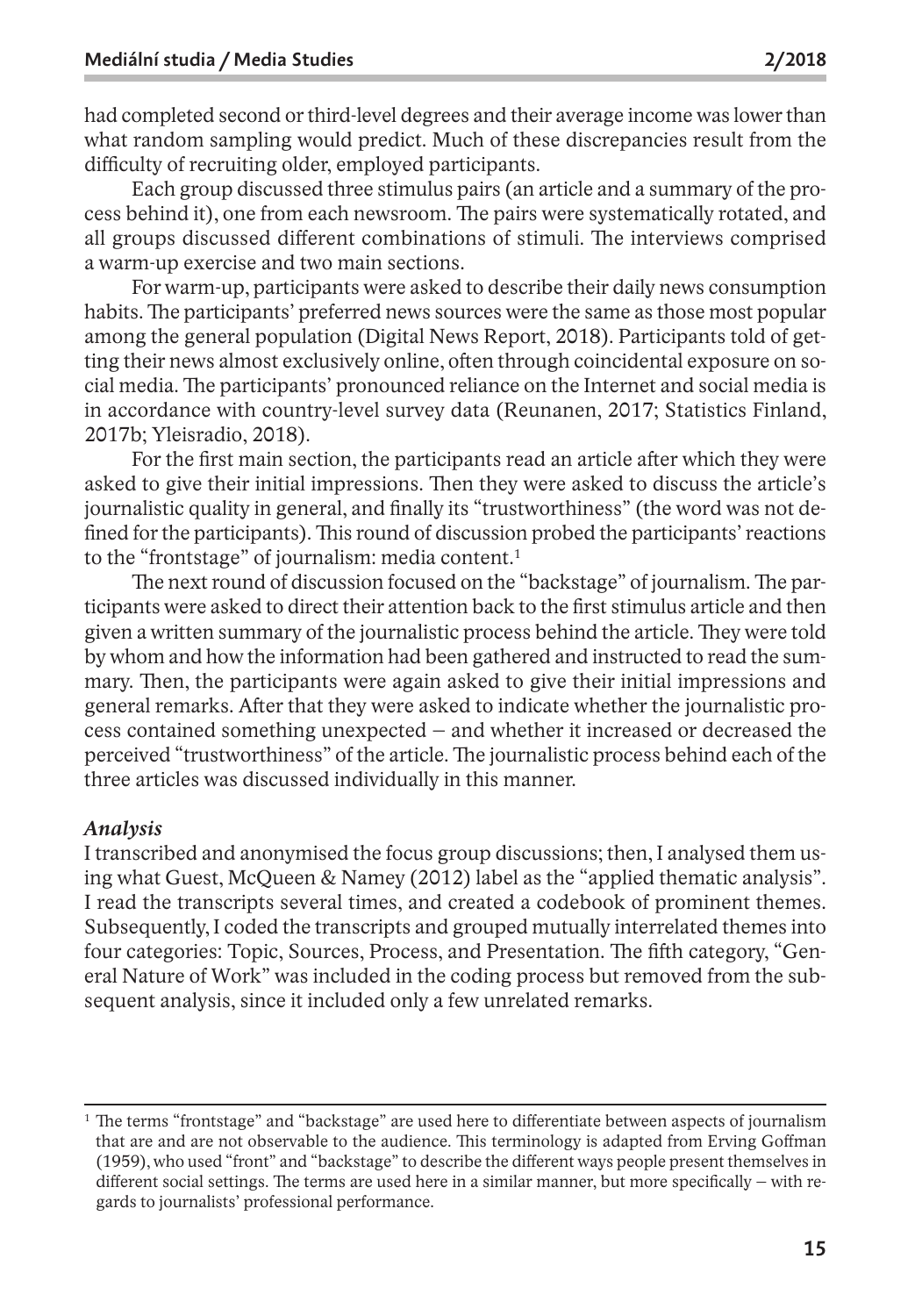# **7. Results**

The results of the focus group discussions are arranged below into four main categories. The story's topic and selection thereof will be discussed first, followed by the source selection and various "backstage" work processes. The last segment will deal with the articles' presentation.

## *Topic*

This category consists of four themes: Topic, Story Angle, Social Responsibility, and Point of Departure. The choice of the topic was discussed in conjunction with almost every article. The participants appreciated some topics and deemed others uninteresting yet valuable. Some articles, however, were denigrated as "pointless" – not worthy of journalistic attention. This critique is consistent with an earlier study from Finland (Vesa, 2010). Minor incidents with humorous or outrageous details, celebrity stories and puff pieces were almost unanimously castigated. Conversely, the participants valued the topics they considered to bear societal importance or contain personally useful information. This supports the finding according to which audiences prefer "hard news" online (Pearson & Knobloch-Westerwick, 2018).

The participants continued to emphasise civic sensibilities with regard to the Story Angle theme: the focus of the articles should be on the events and phenomena, rather than on individuals. The articles which expanded from singular events into broader issues were applauded. Furthermore, the story angle should not betray an "attitude". This expectation of objectivity is in direct opposition to the (putative) online-era norm of honest subjectivity (Hedman, 2016, p. 2).

The theme of Social Responsibility refers to some participants' worry over misguided interpretations articles may encourage. For example, an article on the health benefits of wine might lead readers to ignore health issues related to alcohol. The articles' tone was also seen to have widerimplications, as some articles were commended for their conciliatory approach and for "not inciting anything", as participant A2-4 put it. In part, this expectation, too, harks back to the pre-Internet norm of objectivity.

The Point of Departure refers to how and why a particular story originated. Some participants displayed mild surprise upon learning that companies and institutions proactively send out press releases which lead to stories. None had objections against using press releases, but lifting topics from competitors was harshly criticised as "lazy". The reactions suggest that the participants may have an idealised conception of news' origin: that they are exclusively born out of original investigations. Another aspect of this theme is the "why" of stories. Selecting topics based on their potential to attract readers (or "clicks") was seen as morally questionable. The participants seemed to expect journalists to choose topics solely based on the noble pursuit of educating and informing the public.

#### *Sources*

Three source-related themes emerged: Source Choice, Source Sufficiency and Other Media. The first theme includes discussions over the journalistic acceptability of different sources. Generally, sources used in the stimulus articles were accepted. These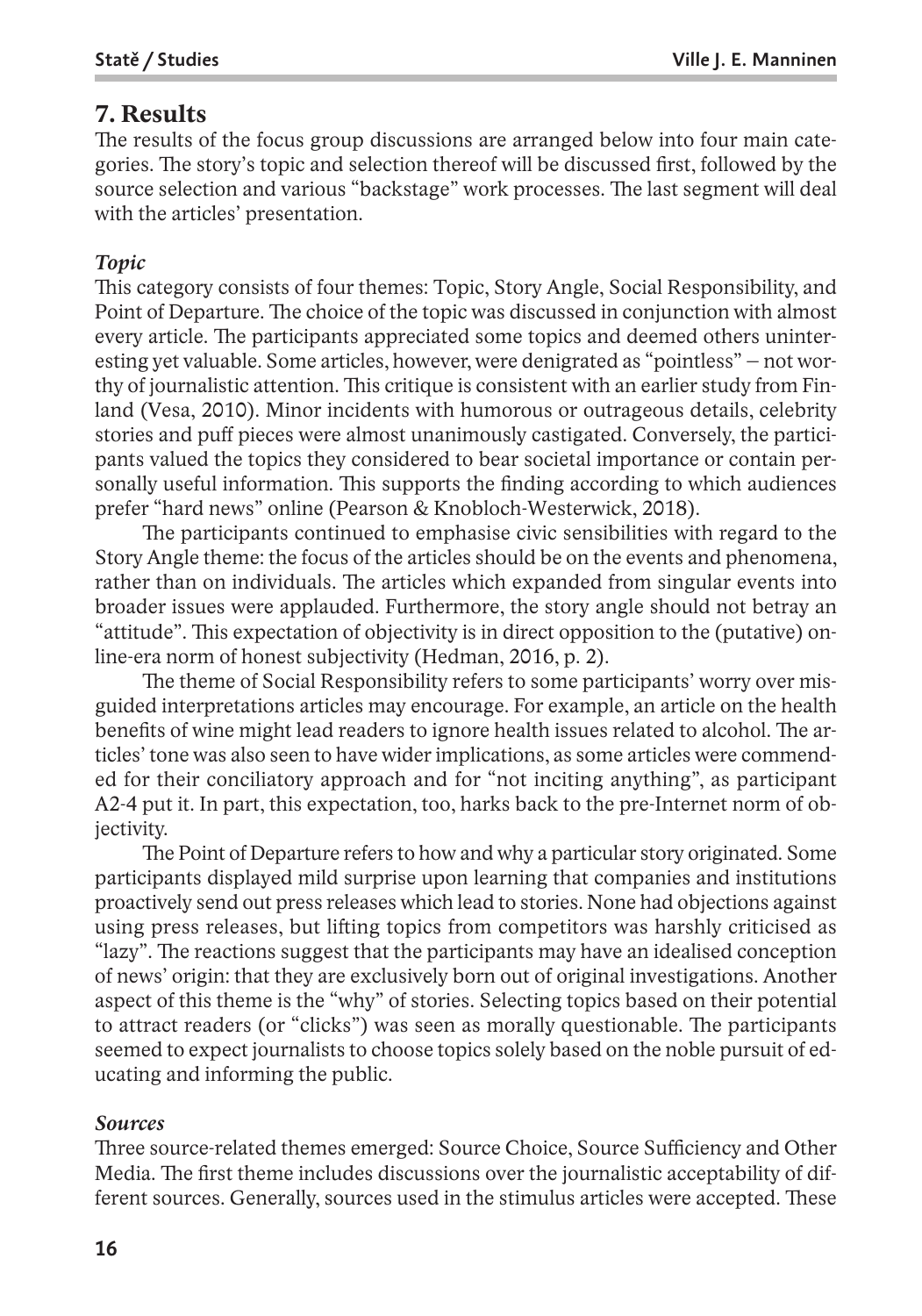consisted mostly of "official" sources such as financial and court documents, press releases, research reports, and statements made by authorities – in line with Miller & Kurpius (2010). The participants expressed concern over the use of second-hand information, Facebook pages, Wikipedia, and unrecognised foreign websites. As for media, some established news organisations were named as acceptable sources (e.g. the BBC). Tabloid papers or other "sensationalist" sources were considered unfit.

The participants were not always unanimous on whether the Source Sufficiency was reached. However, the criteria were uniform on an abstract level. According to the participants, journalists should ask for comment from all interested parties, not rely on a single eye-witness, and consult authorities whenever possible. Generally speaking, the ideal sourcing practice seems to be a broad investigation that involves every possible source. Not all sources need to be included – but they should be at least consulted.

Many of the stimulus articles made use of Other Media – the articles published by other newsrooms or older stories published by the same newsroom. While some media sources were seen as trustworthy, their use could still be viewed negatively. One participant wondered whether using other media was even legal and another expressed their open disgust towards the practice:

*"So he'd read this and that and decided 'OK, I'll just copy an old story and that's it.' Fucking eww. [...] He's being paid for that work; he should at least do it properly."*

(Participant E2-3)

The critique against using other media involves two points. First, the practice forgoes original investigation and verification, undermining the story's epistemic strength. Second, copying stories does not add to a shared pool of information, reducing its value as a public good. Since the use of outside material, other media included, is known to be common in journalism (e.g. Saridou, Spyridou, & Veglis, 2017), this finding hints directly at journalism's "untrustworthiness" in the sense defined above.

#### *Process*

The themes in this category deal mostly with the "backstage" of journalism. The participants' reactions coalesced into five themes: Time and Effort, Fact Checking, Proofreading, Updating, and Non-Journalists' Rights.

Time and Effort was one of the most frequent themes. Most notably, the participants were surprised to discover how fast online journalism is produced (the stimulus articles took approximately 20–180 minutes to produce). Still, the processes were mostly deemed sufficient: being able to put in respectable effort in a short time made the journalists appear "efficient", "skilled", "professional" and "experienced". In general, the participants seem to imagine journalism as a laborious process of producing new information. This is exemplified by the surprise some participants expressed when the journalistic process did not include hidden tribulations: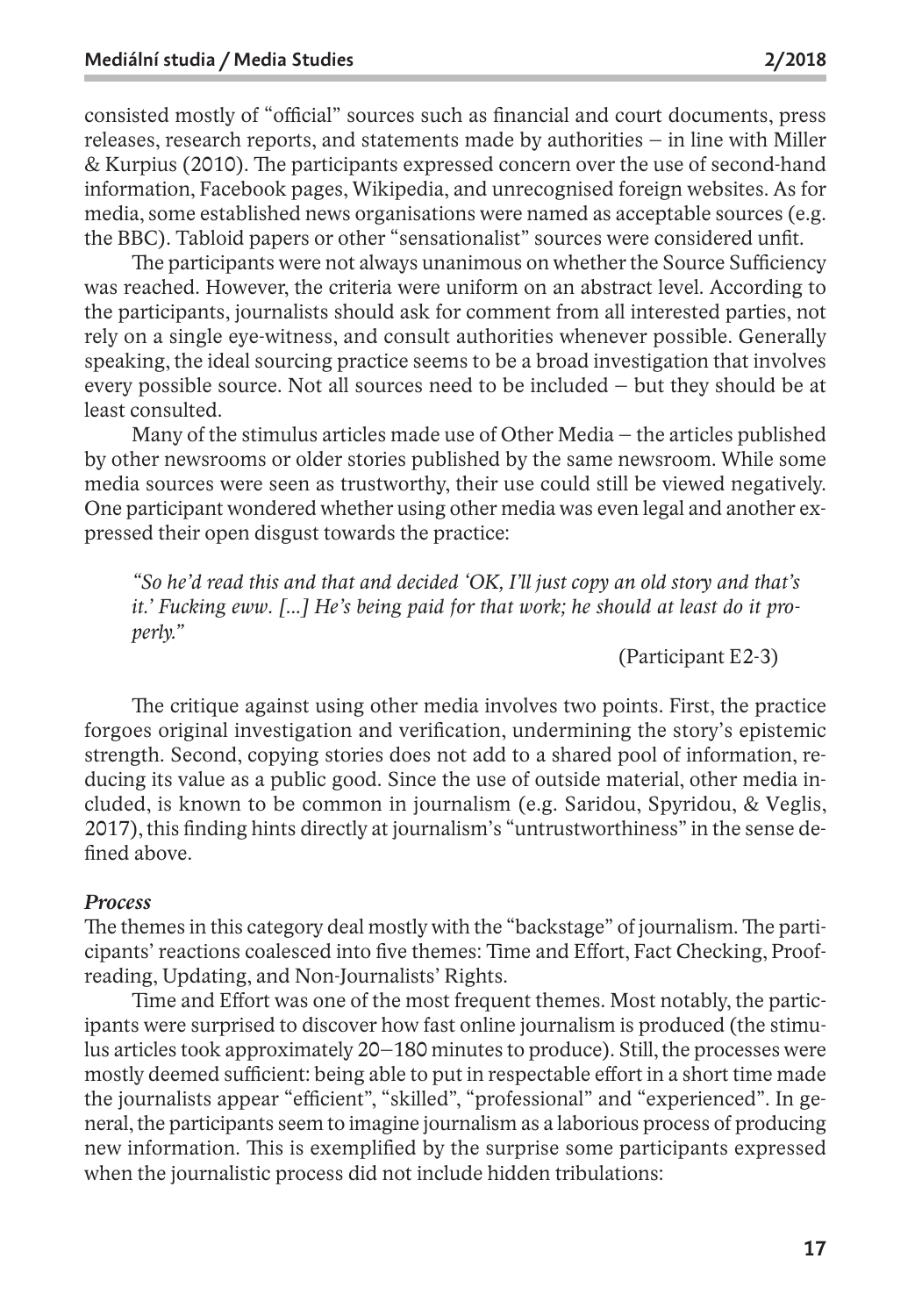*"Somehow it was surprising that [...] this story had in it absolutely everything that was done. It surprised me that [the journalist] hasn't done anything more than what can be read here."*

(Participant B2-2)

It seems likely that this conception stems from popular depictions of investigative journalism, rather than realistic understanding of routine online journalism. These unrealistic audiences' conceptions may bestow journalism a heroic aura which, in turn, reproduces the over-inflated expectations.

Fact Checking was a theme that came up exclusively when mentioned in the stimuli. When brought up, it was unanimously lauded. Participant C2-1 described it as the journalists' "responsibility" to make sure that "the facts are right". Another participant, E2-3, noted that verifying information is the job "journalists are being paid for" – and verification should be carried out even when the information has been published before, participant E2-2 added.

Proofreading refers here to the process of checking an article for grammar errors and other mistakes but also to editing, checking and commenting. It covers all forms of pre-publication review by people other than the author. Thus, this checking can (and according to many participants, should) take place both in and outside the newsroom. Giving an interviewee the possibility to check the article before publication was universally seen as a positive thing, just as traditional editorial proofreading was.

Updating a once-published story is a practice that can inhabit either the journalistic backstage or the frontstage. Some of the stimulus articles were updated and/or corrected without disclosure, while others informed readers of changes. As one might expect, full disclosure was preferred by the participants. Changes were viewed either neutrally or appreciatively, as participant D1-2 exemplifies:

*"On the other hand, it also tells us that the story means something to [the journalist] even afterwards – that they're not just 'okay, done' and just... Send it out and let it go."*

The acceptance and appreciation of post-publication updates and corrections is the only finding that seems to support the idea that the Internet environment changes journalistic norms.

The theme of Non-Journalists' Rights refer to both the journalistic frontstage and backstage. It pertains to journalists' obligations towards the people in their articles: informants and objects of reporting. The participants suggested journalists should accept interviewees' requests not to publish comments and that interviewees should be able to preview articles before publication. Both of these obligations go beyond the rights guaranteed by Finnish law or the self-regulatory Guidelines for Journalists. It is unclear whether these are newly adopted ideals, but they certainly are in conflict with journalists' own professional norms. On other aspects the participants' views were in line with conventional journalistic ethics: criminal suspects should not be labelled before they are found guilty, and people should not be endangered by publishing personal details.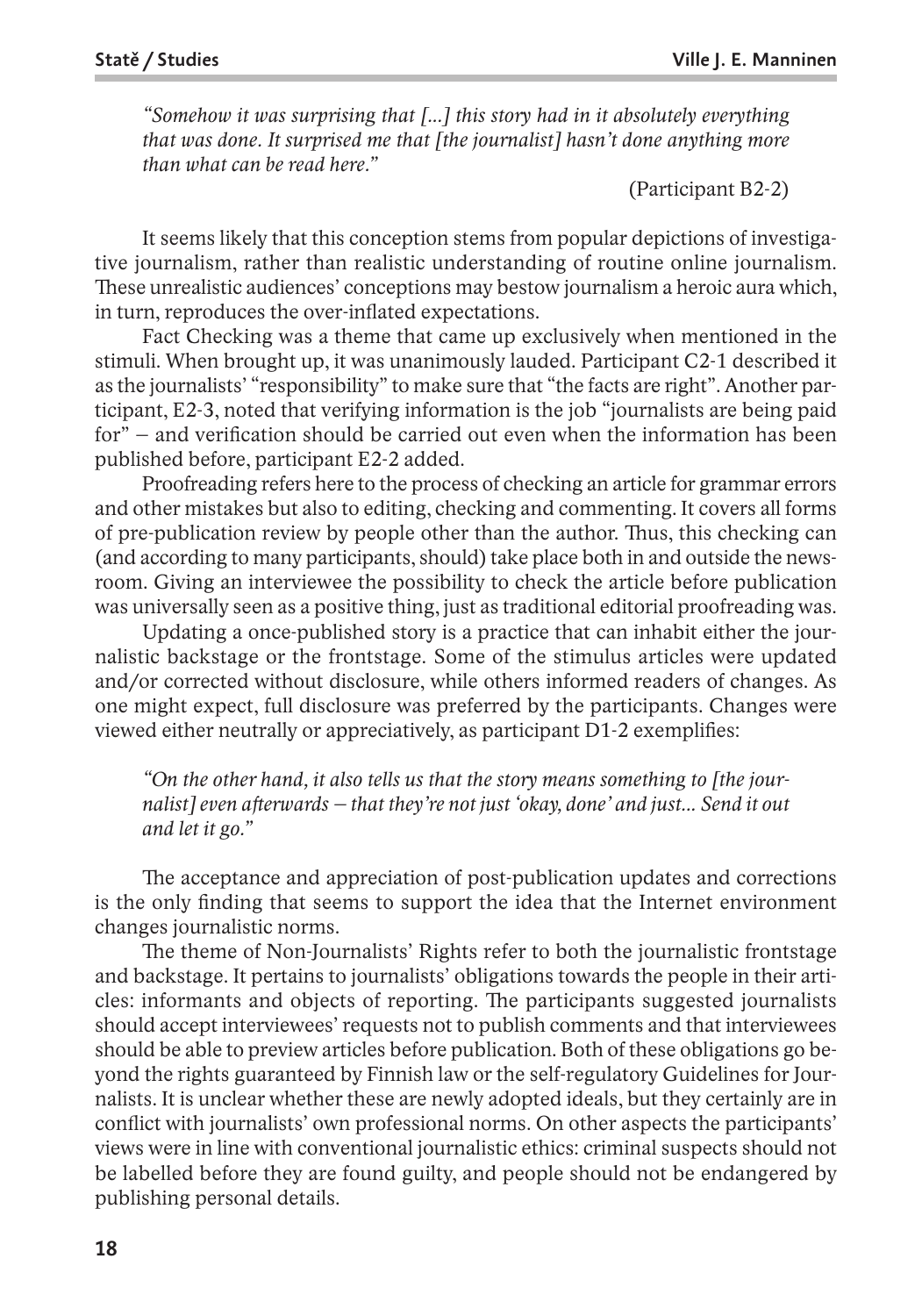#### *Presentation*

The last thematic category deals almost exclusively with the frontstage of journalism. A total of six themes emerged from this commentary: Headline, Style, Textual Quality, Scope, Illustration, and Citations. The Headline was one of the most common themes and was also characterized by great unanimity. According to the participants, articles' headlines should clearly reflect the contents of the text with no exaggeration, opinion, appeal to emotion, or room for misunderstanding. The use of misleading or uninformative headlines, so called "click baiting", was almost universally despised.

The Style refers here to both the journalistic text's narrative style, but also its attitudinal underpinnings. "Dramatizing", "shocking", appealing to emotion, exaggeration, and digressing from the main topic were all seen as a bad journalistic form. Furthermore, the participants seem to idealise a particular style of journalistic text, often associated with so-called "hard news" (Reinemann et al., 2012). They were also clear on journalists' perceived obligation to withhold personal opinion: "taking a stance" was viewed negatively, while "neutrality", "objectivity", "impartiality" and "factualness" were lauded. Again, this expectation is remarkably conventional.

The Textual Quality was usually brought up by a perceived lack thereof. According to the participants, journalism should be easy to read and understand, "go straight to the point" and avoid vernacular or "folksy" expressions. Interestingly, even the backstage processes of using a dictionary or asking for grammar help were viewed negatively, as they implied lacking expertise. The participant C2-3 said:

*"It amuses me that [the journalist] has looked for grammar and spelling instructions and been asking about them. Or like... Of course it's good to make sure, but somehow [...] when you see it on paper, it instantly gives the image that... They don't know how to write or something."*

The quote exemplifies the high literary standards the participants expect from journalists.

The theme of Scope is difficult to interpret into normative instructions. The participants appeared to hold wildly different views on the stimulus articles' scope: the same article could be seen as too broad or too narrow. Apart from the subjective assessments, one generalizable criticism emerged: background information should never be omitted, if it is needed to properly understand the story. This point was raised in association with a science article without methodological explanation and a courtroom report without summary of the crimes in question.

Illustrations were frequently mentioned but rarely discussed at length. Most common was the critique of using stock photos. Original footage was described as "evidence", the use of which enhances articles' epistemic value. This perceived purpose is also reflected in the participants' stance on image editing. Videos should not be cut or images cropped – neither for conciseness nor to remove gory details.

The Citations refer to the ways how journalists introduce and refer to their sources. Here, too, the participants only briefly touched upon the theme. In short, sources should be clearly introduced and information attributed to its right origina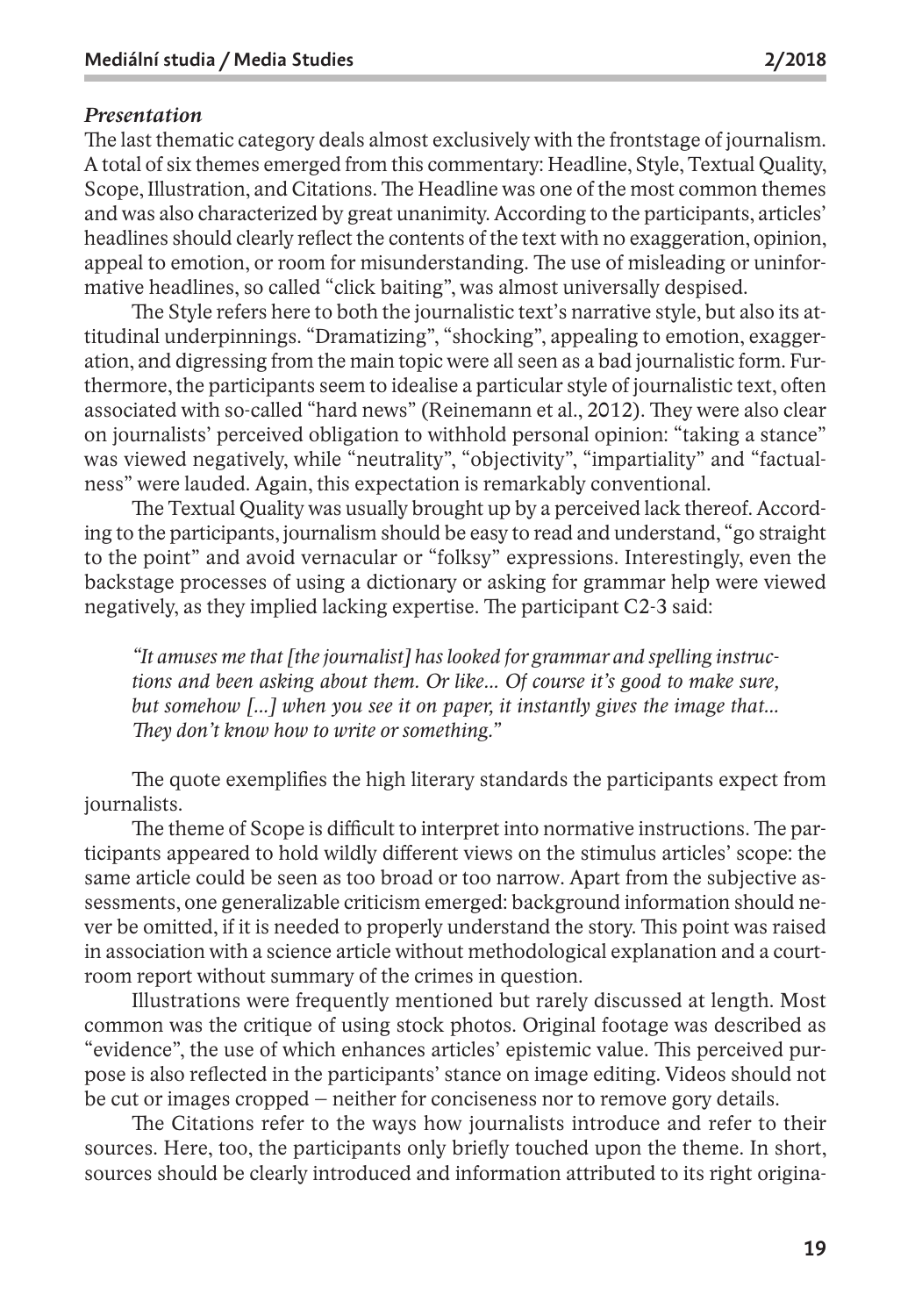tors; verbatim quotes are preferred to paraphrasing; and direct hyperlinks should be used whenever possible.

# **8. Conclusions**

This article departed from the definition of trustworthiness as the fulfilment of certain types of context-bound expectations. This formulation led to the question of audiences' contemporary expectations towards online journalism, which were explored through a two-phase study. In the first phase, I used ethnographic methods to create descriptions of the work of online journalists, while the second phase investigated audience reactions to these work practices. The latter phase, in particular, produced rich data, which was thematically analysed for normative evaluations of journalism.

This research did not attempt to reach statistically generalizable results, but to serve as a preliminary investigation which might inspire and support further studies on the matter. It is based on a small non-probability sample, which is demographically skewed. However, demographic qualities have recently been found to have only "negligible" predictive power regarding news media trust (Hanitzsch, Van Dalen, & Steindl, 2018). Major demographic segments of the target population are represented in the sample, and data saturation was reached quickly. Thus, it is likely that the opinions expressed by participants represent the majority of opinions among the target population. A more important consideration is the sample of stimulus articles, which consisted of common and uncontroversial topics. This sample represents the everyday workflow of Finnish online journalists, but leaves out more rare and potentially more influential stories. Discussions grounded in divisive stimuli would probably allow more thorough exploration of audience perceptions of media bias. Unfortunately, observing the production of these less frequent stories is  $-$  at least with the method employed here – contingent on luck. Considering these shortcomings, future research on the relationship between audience expectations and journalistic performance should pursue two directions: first, studies should strive for more generalizable results, and second, research could explore audience expectations and reactions in more controversial contexts.

The results depict surprisingly conventional expectations, following the lines of similar studies elsewhere (Coleman, Anthony, & Morrison, 2009; Karlsson, Clerwall, & Nord, 2016). They can be summarised by quoting Risto Kunelius, who nearly two decades ago sought to find out what Finns considered "good journalism". In his words, "the basic definition is almost like from a journalism textbook." (Kunelius 2000, p. 14). Kunelius' team interviewed people such as public officials and marketing professionals; the participants in the study at hand were mostly young students and unemployed individuals. Yet their expectations towards journalism are quite similar: it should relay information of public significance in an objective, realistic and expert fashion. These findings suggest the Finns' "folk theory of journalism" is stable across time, and uniform across social class and age.

The stability of audience expectations suggests that untrustworthiness – where perceived – is not due to journalism failing to keep up with changing norms.The most Internet-reliant population segment still holds journalism to the promises given by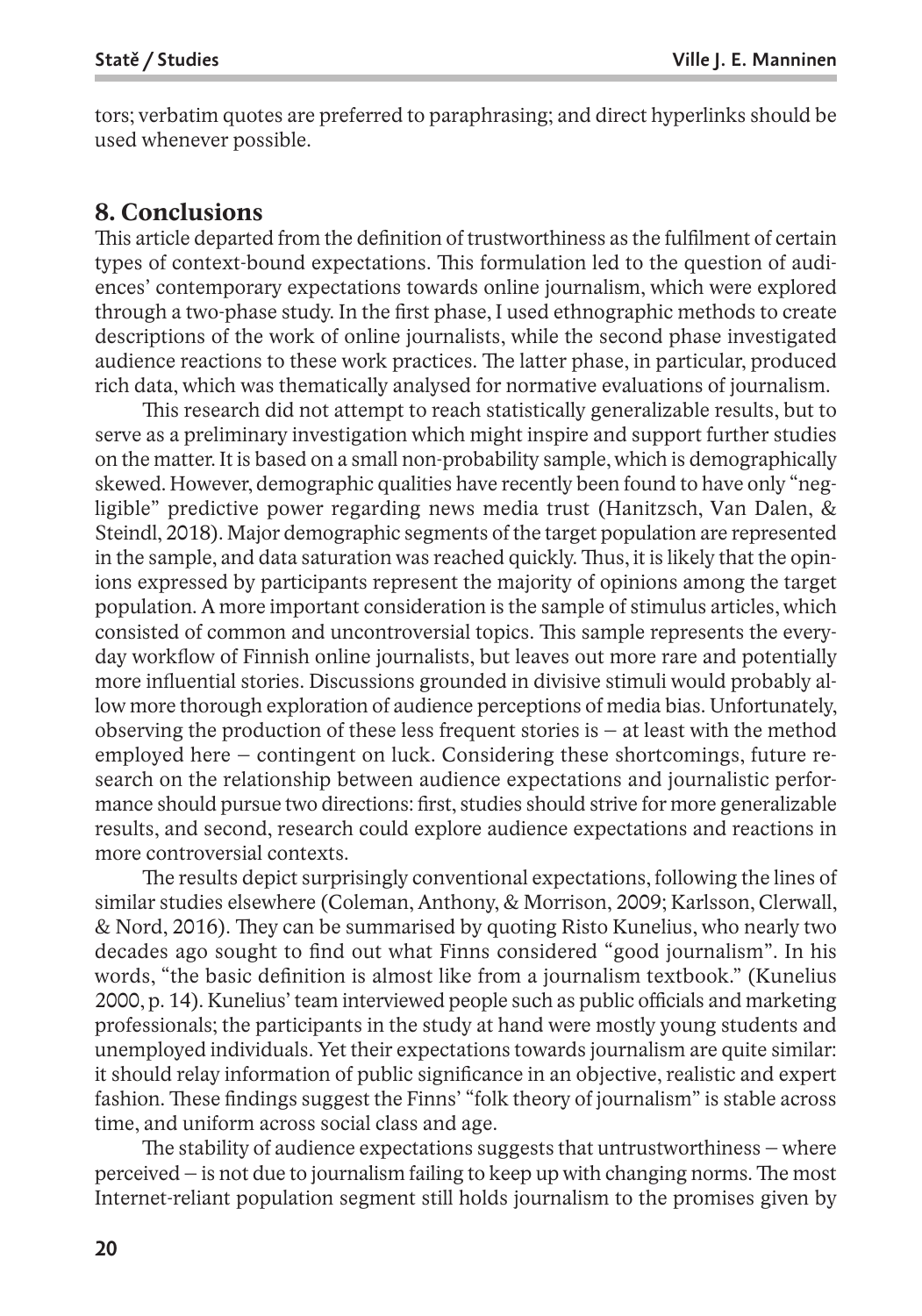journalists during the heyday of printed press. This may be a relief to journalists: their Bourdieusian field is not so easily encroached upon. Reporters need not emulate talk show wit to maintain their audiences' trust, live-blogging speed is no substitute to accuracy, and transparency is *not* "the new objectivity" as famously suggested by David Weinberger (2009). Many of the old "hard news" norms have been widely – and at least in part, rightly – criticised (e.g. ibid), but it seems this critique has not been enough to change the (young Finnish) audience's expectations. Decline in public trust towards journalism, then, must be explained through changes in journalism's performance (or audience perception thereof). In this sense, the present study is helpful in providing a list of qualities and practices at least this particular audience expects to find in online journalism. Where the above qualities are perceived to be lacking, the audience experiences its trust in journalism violated.

To reconcile the dissonance between expectations and reality, either or both has to be altered. Journalism can hardly conform to all expectations, but there are many cases in which audiences have valid demands. For example, being transparent about updates and changes to an article is little more than a technicality – but unevenly implemented by journalists. On the other hand, verification of information is a noble ideal – but double-checking *everything* is usually impossible. Yet verification is something audiences have come to expect, even if mistakenly. Journalism should articulate more clearly what can be expected of it and then rigorously honour those promises. In some cases, this might require admitting newsrooms' resources are not enough to match the glorified image of journalism the profession likes to celebrate. In others, it might suffice to let audiences know what is already being done.

Acknowledgement: This study was funded by The Foundation to Promote Journalistic Culture (JOKES).

**Ville Manninen** is a MA and a doctoral candidate at the Department of Languages and Communication at the University of Jyväskylä in Finland. His thesis focuses on trust and trustworthiness in online journalism. He has also studied newsroom policies, data journalism, and media plurality. E-mail: ville.j.e.manninen@jyu.fi

# **References:**

- Agarwal, S., & Barthel, M. (2013). The friendly barbarians: Professional norms and work routines of online journalists in the United States. *Journalism*, *16*(3), 376–391. doi:10.1177/ 1464884913511565
- Ardèvol-Abreu, A., & Gil de Zúñiga, H. (2016). Effects of editorial media bias perception and media trust on the use of traditional, citizen, and social media news. *Journalism & Mass Communication Quarterly*. doi:10.1177/1077699016654684
- Atkin, C. K., Burgoon, J. K., & Burgoon, M. (1983). How journalists perceive the reading audience. *Newspaper Research Journal, 4(2)*, 51–63. doi:10.1177/073953298300400206
- Barnhurst, K. (2011). The form of reports on US newspaper internet sites, an update. In B. Franklin (ed.), *The Future of journalism* (pp. 120–131). London, Routledge.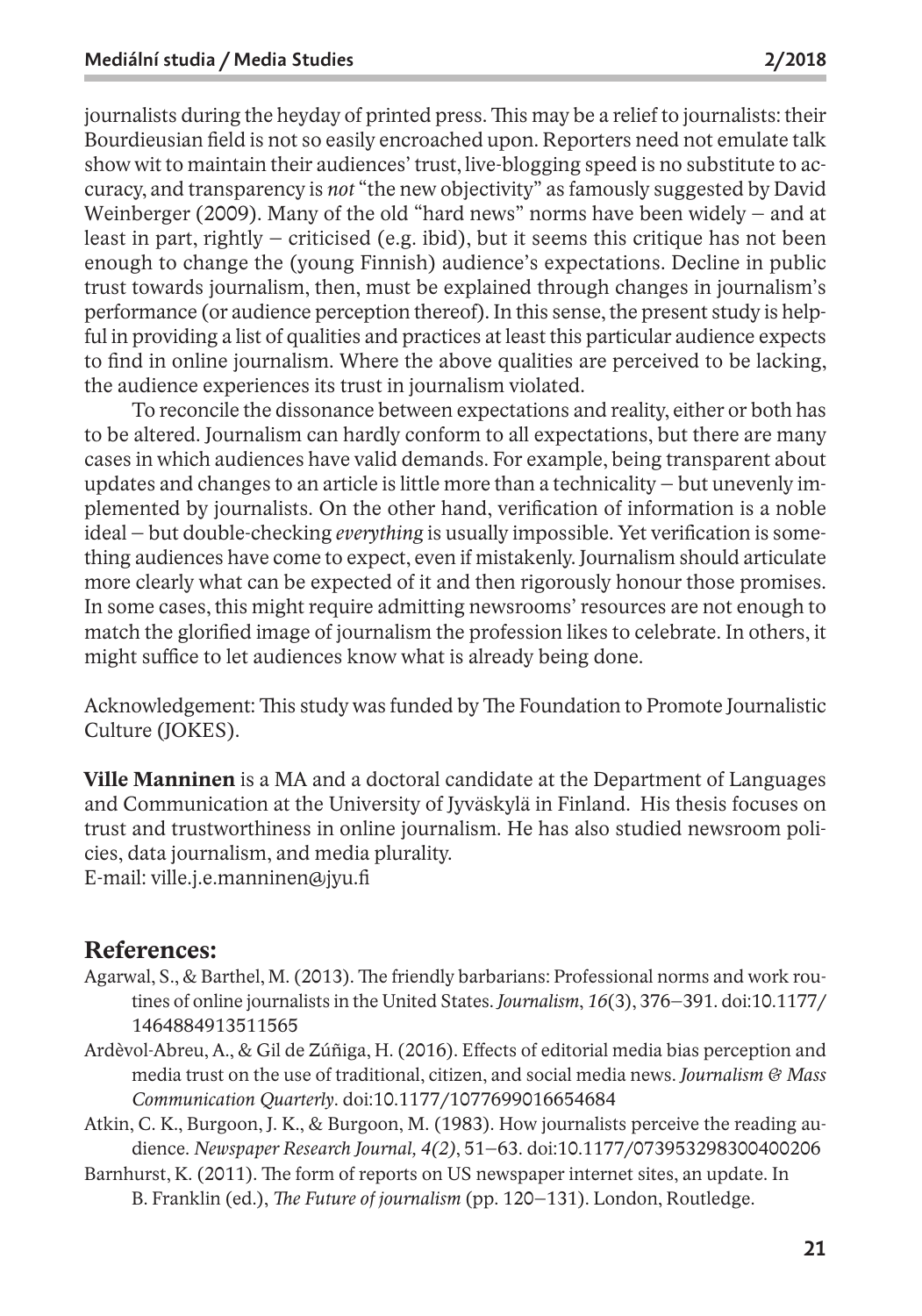Beckett, C. (2008). *SuperMedia: Saving journalism so it can save the world.* Chichester, Wiley.

- Blumler, J. G. (2010). Foreword. *Journalism Studies*, *11(4)*, 439-441. doi: 10.1080/ 14616701003802519
- Boczkowski, P. J., & Mitchelstein, E. (2010). Is there a gap between the news choices of journalists and consumers? A relational and dynamic approach. *The International Journal of Press/Politics, 15(4),* 420–440. doi:10.1177/1940161210374646
- Boczkowski, P. J., Mitchelstein, E., & Walter, M. (2011). Convergence across divergence: Understanding the gap in the online news choices of journalists and consumers in Western Europe and Latin America. *Communication Research, 38(3)*, 376–396. doi:10.1177/ 0093650210384989
- Boczkowski, P. J., & Peer, L. (2011). The choice gap: The divergent online news preferences of journalists and consumers. *Journal of Communication, 61(5)*, 857–U120. doi: 10.1111/j.1460-2466.2011.01582.x
- Bogaerts, J., & Carpentier, N. (2013). The postmodern challenge to journalism: Strategies for constructing a trustworthy identity. In C. Peters & M. Broersma (Eds.), *Rethinking journalism: Trust and participation in a transformed news landscape* (pp. 60–71). London, Routledge.
- Bourdieu, P. (1998). *On television and journalism*. (P. Parkhurst-Ferguson, Trans.). London, Pluto Press.
- Bourdieu, P. (2005). The political field, the social science field, and the journalistic field. In R. Benson, & E. Neveu (Eds.), *Bourdieu and the journalistic field* (pp. 29–47). Cambridge, Polity.
- *Brand and trust in a fragmented news environment* (2016). Retrieved from http://reutersinstitute.politics.ox.ac.uk/ sites/default/files/Brand%20and%20trust%20in%20a%20fragmented%20news%20environment.pdf
- Braman, S. (1988). Public expectations of media versus standards in codes of ethics. *Journalism Quarterly, 65(1),* 71-77. doi:10.1177/107769908806500109
- Brannon, J. (2008). Maximize the medium: Assessing obstacles to performing multimedia
- journalism in three U.S. newsrooms. In C. Paterson and D. Domingo (Eds.), *Making of online news: The ethnography of new media production* (pp. 99–113). New York, Peter Lang.
- Burgoon, J. K., Bernstein, J. M., & Burgoon, M. (1983). Public and journalist perceptions of newspaper functions. *Newspaper Research Journal, 5(1)*, 77–89. doi:10.1177/ 073953298300500108
- Carlson, M. (2016). Metajournalistic discourse and the meanings of journalism: Definitional control, boundary work, and legitimation. *Communication Theory, 26(4)*, 349–368. doi:10.1111/comt.12088
- Carpenter, S. (2008). How online citizen journalism publications and online newspapers utilize the objectivity standard and rely on external sources. *Journalism & Mass Communication Quarterly*, *85*(3), 531–548. doi:10.1177/107769900808500304
- Cassidy, W. P. (2007). Online news credibility: An examination of the perceptions of newspaper journalists. *Journal of Computer-Mediated Communication*, *12*(2), 144–164. doi:10.1111/j.1083-6101.2007.00334.x
- Chyi, H. (2012). Paying for what? How much? And why (not)? Predictors of paying intent for multi-platform newspapers. *International Journal on Media Management*, *14*(3), 227– 250. doi:10.1080/14241277.2012.657284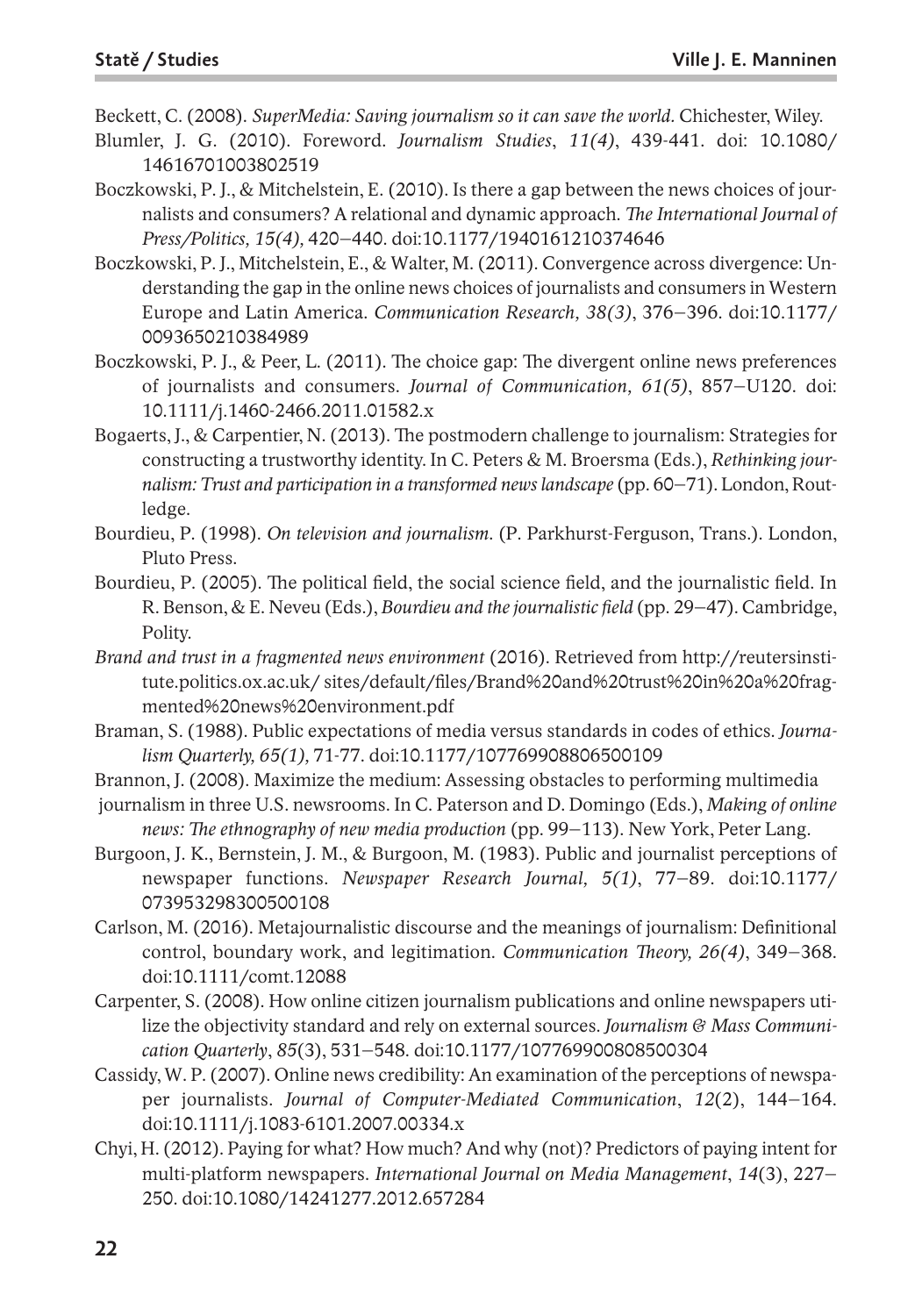- Clerwall, C., Karlsson, M., & Nord, L. (2016, November). O*bjective, unbiased and well-written: "good journalism" according to Swedish newsconsumers*. Paper presented at the European Communication Conference, Prague Conference Centre, Czechia.
- Coleman, S., Anthony, S., & Morrison, D. E. (2009). Public trust in the news: a constructivist study of the social life of the news. Reuters Institute. Retrieved from http://reutersinstitute.politics.ox.ac.uk/publication/public-trust-news
- Colson, V., & Heinderyckx, F.(2008). Do online journalists belong in the newsroom? A Belgian case of convergence. In C. Paterson & D. Domingo (Eds.), *Making online news vol.1.: The ethnography of new media production* (pp. 143–154). New York, Peter Lang.
- Costera Meijer, I. (2013). Valuable journalism: A search for quality from the vantage point of the user. *Journalism, 14(6),* 754–770. doi:10.1177/1464884912455899
- *Digital News Report 2018*. (2018). Reuters Institute for the Study of Journalism. Retrieved from: http://www.digitalnewsreport.org/
- Durkheim, É. (1990). [*The division of labour in society*]. (S. Randell, Trans.). Helsinki, Gaudeamus. (In Finnish. Original work published 1893).
- Fenton, N.(Ed.).(2010). *New media, old news: Journalism & democracy in the digital age*. London, Sage.
- Fukuyama, F. (1995). *Trust: The social virtues and the creation of prosperity*. New York, Free Press.
- Gallup (2016). Americans' trust in mass media sinks to new low. Retrieved from http://www. gallup.com/poll/195542/americans-trust-mass-media-sinks-new-low.aspx
- Garcia, E. P. (2008). Print and online newsrooms in Argentinean media: Autonomy and professional identity. In C. Paterson & D. Domingo (Eds.), *Making online news vol. 1.: The ethnography of new media production* (pp. 61–75). New York, Peter Lang.
- Giddens, A. (1990). *The consequences of modernity*. Cambridge, Polity.
- Gil de Zuñiga, H., Diehl, T., & Ardévol-Abreu A.(2016). When citizens and journalists interact on Twitter. *Journalism Studies*. doi:10.1080/1461670X.2016.1178593
- Gil de Zuñiga, H., & Hinsley, A. (2013). The press versus the public. *Journalism Studies, 14(6)*, 926–942. doi:10.1080/1461670X.2012.744551
- Gladney, G. A.(1996). How editors and readers rank and rate the importance of eighteen traditional standards of newspaper excellence. *Journalism & Mass Communication Quarterly, 73(2)*, 319–331. doi:10.1177/107769909607300204
- Goffman, E. (1959). *The presentation of self in everyday life*. New York: Anchor Books.
- Golan, G., & Day, A. (2010). In God we trust: religiosity as a predictor of perceptions of media trust, factuality, and privacy invasion. *American Behavioral Scientist*, *54*(2), 120–136. doi:10.1177/0002764210376314
- Gómez-Mompart, J., Gutiérrez-Lozano, J., & Palau-Sampio, D.(2015). Spanish journalists and the loss of news quality: professional judgement. *Comunicar*, *23*(45), 143–150. doi:10.3916/C45-2015-15
- Gronke, P., & Cook, T. E. (2007). Disdaining the media: the American public's changing attitudes toward the news. *Political Communication*, *24*(3), 259–281. doi:10.1080/ 10584600701471591
- Grosser, K. M. (2016). Trust in online journalism: a conceptual model of risk-based trust in the online context. *Digital Journalism, 4(8),* 1036–1057. doi:10.1080/21670811. 2015.1127174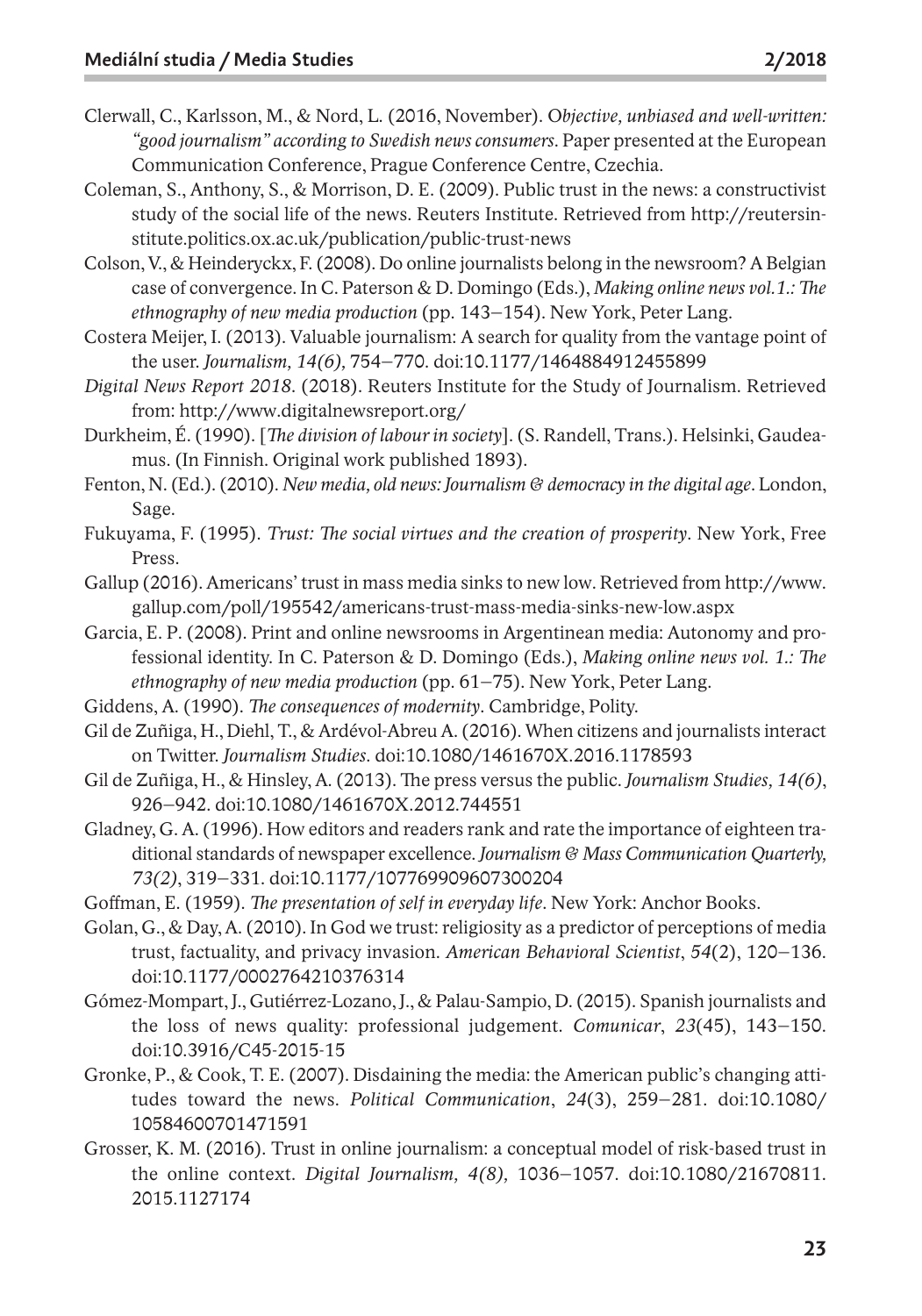- Guest, G., MacQueen, K. M., & Namey, E. E. (2012). *Applied thematic analysis*. Los Angeles: Sage Publications.
- Hanitzsch, T., Hanusch, F., Mellado, C., Anikina, M., Berganza, R., Cangoz, I., Coman, M., Hamada, B., Hernández, M. E., Karadjov, C. D., Moreira, V., Mwesige, P., Plaisance, P. L., Reich, Z., Seethaler, J., Skewes, E. A., Vardiansyah Noor, D., & Kee Wang Yuen, E. (2011). Mapping journalism cultures across nations. *Journalism Studies*, *12*(3), 273– 293. doi:10.1080/1461670X.2010.512502
- Hanitzsch, T., Van Dalen, A., & Steindl, N. (2018). Caught in the nexus: A comparative and longitudinal analysis of public trust in the press.*The International Journal of Press/Politics, 23(1)*, 3–23. doi:10.1177/1940161217740695
- Hartley, J. M., & Ellersgaard, C. H.(2013). Mapping online journalism in transition: exploring an analytical model. *Nordicom Review*, *34*(Special issue), 43–60.
- Hedman, U. (2016). When Journalists Tweet: Disclosure, Participatory, and Personal Transparency. *Social Media + Society*. doi:10.1177/2056305115624528.
- Heider, D., McCombs, M., & Poindexter, P. M. (2005). What the public expects of local news: Views on public and traditional journalism. *Journalism & Mass Communication Quarterly, 82(4),* 952–967. doi:10.1177/107769900508200412
- Jian, L., & Usher, N.(2014). Crowd-funded journalism. *Journal of Computer-Mediated Communication, 19(2)*, 155–170. doi:10.1111/jcc4.12051
- Johnson, K., & Wiedenbeck, S. (2009). Enhancing perceived credibility of citizen journalism websites. *Journalism & Mass Communication Quarterly*, *86*(2), 332–348. doi:10.1177/ 107769900908600205
- Jones, R., Cox, D., Navarro-Rivera, J., Dionne, E. J. Jr., & Galston, W. (2014). *What Americans Want From Immigration Reform in 2014.* Washington, DC, Public Religion Research Institute. Retrieved from http://publicreligion.org/site/wp-content/uploads/2014/06/ Final-Immigration-Survey.pdf
- Juntunen, L. (2011). [*Cut-and-paste journalism? A research on news media's sourcing practices*] Helsinki, University of Helsinki.(In Finnish). Retrieved from http://www.helsinki.fi/crc /Julkaisut/leikkaaliimaa\_raportti.pdf
- Karlsson, M.(2011). The immediacy of online news, the visibility of journalistic processes and a restructuring of journalistic authority. *Journalism*, *12*(3) 279–295. doi:10.1177/ 1464884910388223
- Kohring, M., & Matthes, J.(2007). Trust in news media. *Communication Research, 34(2)*, 231– 252. doi:10.1177/0093650206298071
- Kunelius, R., & Ridell, S. (2000). [*Two looks at journalism*]. (In Finnish). Tampere: University of Tampere.
- Lee-Wright, P., Phillips, A., & Witschge, T. (Eds.). (2012). *Changing journalism*. New York, Routledge.
- Livio, O., & Cohen, J. (2016). 'Fool me once, shame on you': Direct personal experience and media trust. *Journalism*. doi:10.1177/1464884916671331
- Manninen, V. (2017). Sourcing practices in online journalism: an ethnographic study of the formation of trust in and the use of journalistic sources. *Journal of Media Practice*, 18(2- 3), 212–228. doi:10.1080/14682753.2017.1375252
- Mathias, E. (2008). Economic success and social trust: Evidence from the Baltic States. In I. Marková & A. Gillespie (Eds.), *Trust & distrust: Sociocultural perspectives* (219–245).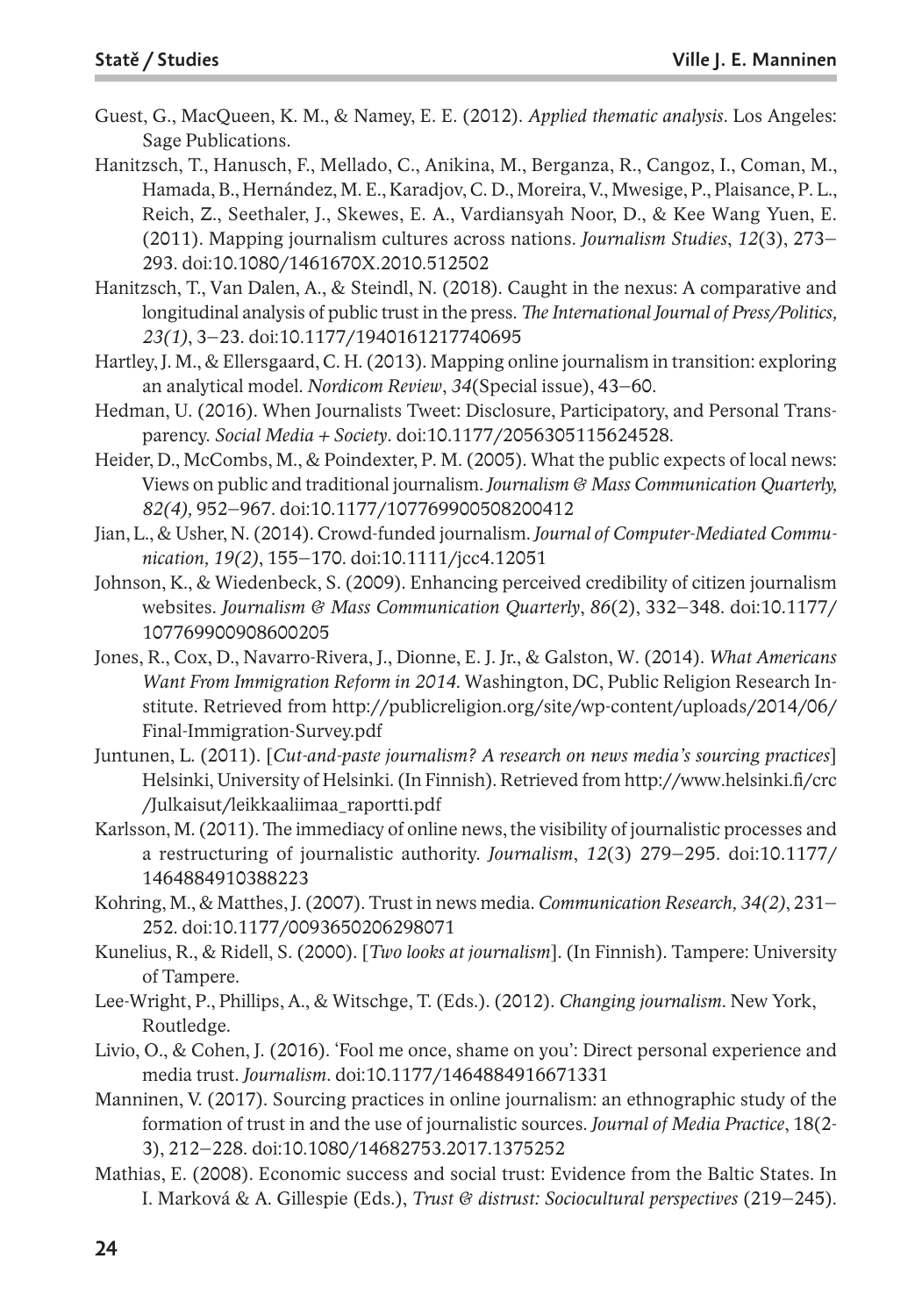Charlotte, Information Age.

- Medialiitto (2017). [*Fake news study*]. (In Finnish). Retrieved from http://www.medialiitto.fi/ files/4323/Valeuutistutkimus\_14.11.2017.pdf
- Miller, A., & Kurpius, D.(2010). A citizen-eye view of television news source credibility. *American Behavioral Scientist, 54(2)*, 137–156. doi:10.1177/0002764210376315
- Misztal, B. (1996). *Trust in modern societies: The search for the bases of social order*. Cambridge, Polity.
- Mitchell, A., Gottfried, J., Barthel, M., & Shearer, E.(2016). The modern news consumer: news attitudes and practices in the digital era. Pew Research Center. Retrieved from http://www.journalism.org/2016/07/07/the-modern-news-consumer/
- Morrison, D. E., & Firmstone, J. (2000). The social function of trust and implications for ecommerce. *International Journal of Advertising*, *19*(5), 599–623.
- Nguyen, A. (2010). Harnessing the potential of online news: Suggestions from a study on the relationship between online news advantages and its post-adoption consequences. *Journalism*, *11*(2), 223–241. doi:10.1177/1464884909355910
- Nielsen, R. K. (2016). Folk theories of journalism. *Journalism Studies, 17(7)*, 840–848. doi:10.1080/1461670X.2016.1165140
- Pearson, G. D., & Silvia Knobloch-Westerwick.(2018). Perusing pages and skimming screens: Exploring differing patterns of selective exposure to hard news and professional sources in online and print news. *New Media & Society*. doi:10.1177/1461444818755565
- Phillips, A. (2011). Transparency and the new ethics of journalism. In B. Franklin (Ed.), *The future of journalism* (pp. 289–298). London, Routledge.
- Pjesivac, I. (2017). The effects of culture and performance on trust in news media in postcommunist Eastern Europe. *Journalism & Mass Communication Quarterly*, *94(4)*, 1191–1214. doi:10.1177/1077699016674185
- Pjesivac, I., Geidner, N., & Cameron, J. (2018). Social credibility online: The role of online comments in assessing news article credibility. *Newspaper Research Journal*. doi:10.1177/0739532918761065
- Putnam, R. (2000). *Bowling alone: The collapse and revival of American community*. New York, Simon & Schuster.
- Pöyhtäri, R., Väliverronen, E., & Ahva L.(2014). [*What is a Finnish journalist made of? Finland's results from the Worlds of Journalism survey*]. Tampere, University of Tampere. (In Finnish). Retrieved from http://urn.fi/URN:ISBN:978-951-44-9506-9
- Quandt, T. (2008). Old and new routines in German online newsrooms. In C. Paterson & D. Domingo (Eds.), *Making online news vol.1.: The ethnography of new media production* (pp. 77– 97). New York, Peter Lang.
- Quandt, T., & Singer, J. B. (2009). Convergence and cross-platform content production. In K. Wahl-Jorgensen & T. Hanitzsch (Eds.), *The Handbook of Journalism Studies* (pp. 130– 147). New York, Routledge.
- Rawlings, E. (1979). What editors and young people think of newspapers: Testing a method for measuring reader expectations. *Newspaper Research Journal*, April 1979 Prototype Edition, 23–29.
- Reinemann, C., Stanyer, J., Scherr, S., & Legnante, G. (2012). Hard and soft news: A review of concepts, operationalizations and key findings. *Journalism*, *13(2)*, 221–239. doi:10.1177/1464884911427803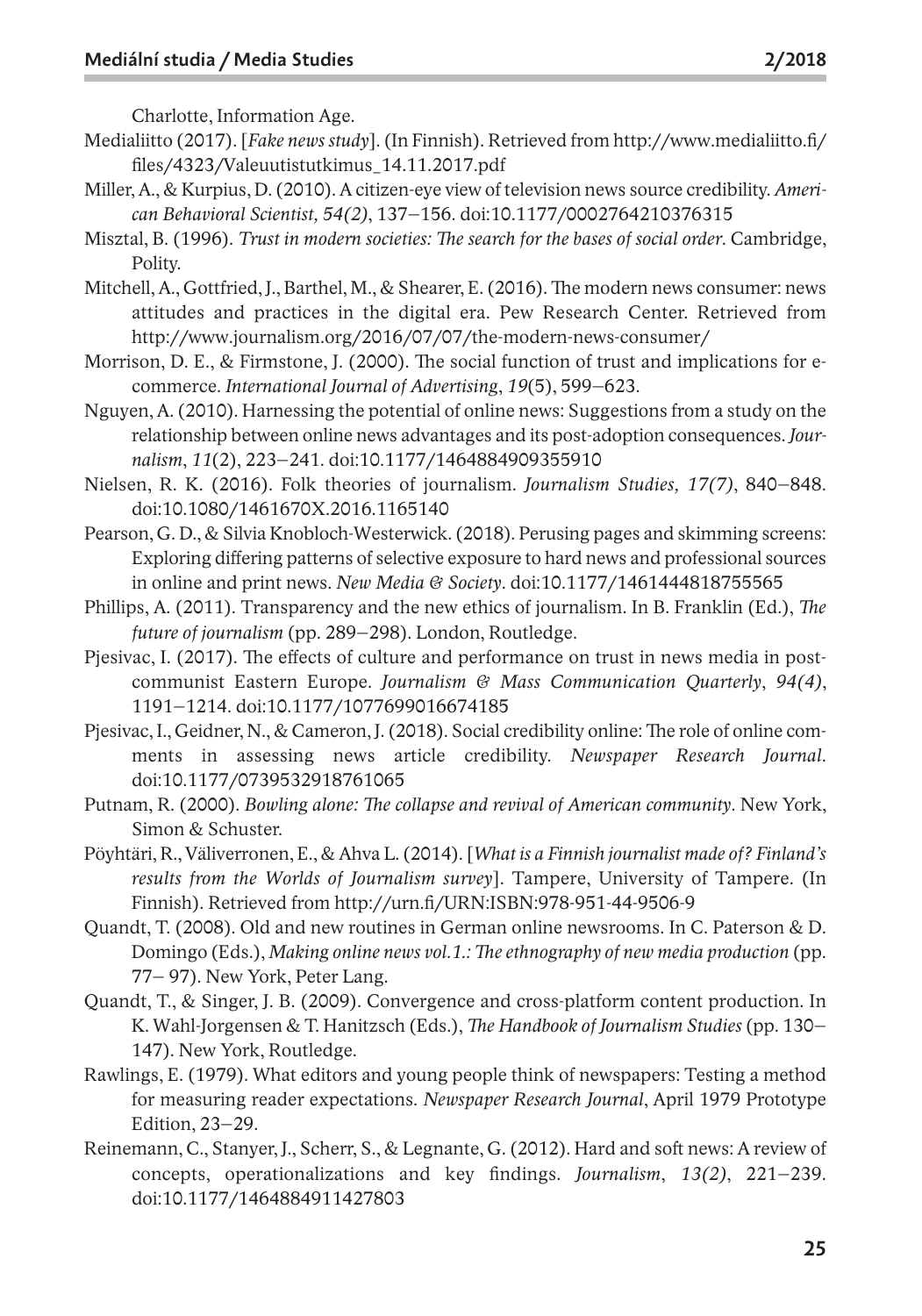- Reunanen, E. (2017). [*News media online 2017: Reuters Institute's Digital News Report – Finland's country report*]. (In Finnish). Tampere: University of Tampere. Retrieved from: http://tampub.uta.fi/bitstream/handle/10024/101610/uutismedia\_verkossa\_2017.pdf
- Rusila, H. (2013). [*Speed and pageviews at the expense of quality*]. *Journalisti*. (In Finnish). Retrieved from http://journalistiliitto-fi.directo.fi/journalisti/lehti/2013/11/artikkelit/nopeutta-ja-klikkeja-laadun-kust/
- Saridou, T.. Spyridou, L.-P., & Veglis, A. (2017). Churnalism on the Rise? *Digital Journalism*, *5(8)*, 1006–1024. doi: 10.1080/21670811.2017.1342209
- Scott, B. (2005). A contemporary history of digital journalism. *Television & New Media*, *6*(1), 89–126. doi:10.1177/1527476403255824
- Seligman, A. (1997). *The problem of trust.* Princeton, Princeton University Press.
- Simmel, G. (1990). *The philosophy of money* (2nd ed.). (T. Bottomore & D. Frisby, Trans.). London, Routledge, & Kegan Paul. (Original work published 1900).
- Statistics Finland (2018a). Population structure. Retrieved from: http://www.stat.fi/til/vaerak/index\_en.html
- Statistics Finland (2018b). Employment. Retrieved from: http://www.stat.fi/til/tyokay/index\_en.html
- Statistics Finland (2017a). Families. Retrieved from: http://www.stat.fi/til/perh/index\_en. html
- Statistics Finland (2017b). Use of information and communications technology by individuals. Retrieved from: http://www.stat.fi/til/sutivi/index\_en.html
- Statistics Finland (2016). Shares of use by media. Retrieved from: http://pxhopea2.stat.fi/ sahkoiset\_julkaisut/joukkoviestintatilasto/html/engl0000.htm
- Strömbäck, J., & Karlsson, M.(2011). Who's got the power? Journalists' changing perceptions of influence over the news. *Journalism Practice*, *5*(6), 643–656. doi:10.1080/ 17512786.2011.592348
- Tandoc, E. C. Jr. (2014). The roles of the game: the influence of news consumption patterns on the role conceptions of journalism students. *Journalism & Mass Communication Educator*, *69*(3), 256–270. doi:10.1177/1077695813520314
- *Trust in Media 2016*. Retrieved from http://www.rcmediafreedom.eu/Publications/Reports/ Trust-in-Media-2016
- Tsfati, Y., & Ariely, G.(2013). Individual and contextual correlates of trust in media across 44 Countries. *Communication Research*, *41*(6), 760–782. doi:10.1177/0093650213485972
- Tsfati, Y., Meyers, O., & Peri, Y. (2006). What is good journalism? Comparing Israeli public and journalists' perspectives. *Journalism, 7(2),* 152-173. doi:10.1177/ 1464884906062603
- Usher, N. (2017). Breaking news production processes in US metropolitan newspapers: Immediacy and journalistic authority. *Journalism*. doi:10.1177/1464884916689151
- van der Wurff, R., & Schoenbach, K. (2014). Civic and citizen demands of news media and journalists: what does the audience expect from good journalism? *Journalism & Mass Communication Quarterly*, *93*(3), 433–451. doi:10.1177/1077699014538974
- Vesa, J.(2010).[*Online discussants' evaluations of journalistic media in light of democracy theories*]. (In Finnish). *Media & Viestintä*, 33(3), 50–72. doi:10.23983/mv.62934
- Vobič, I., & Milojević, A. (2014). "What we do is not actually journalism": Role negotiations in online departments of two newspapers in Slovenia and Serbia. *Journalism*, *15*(8),